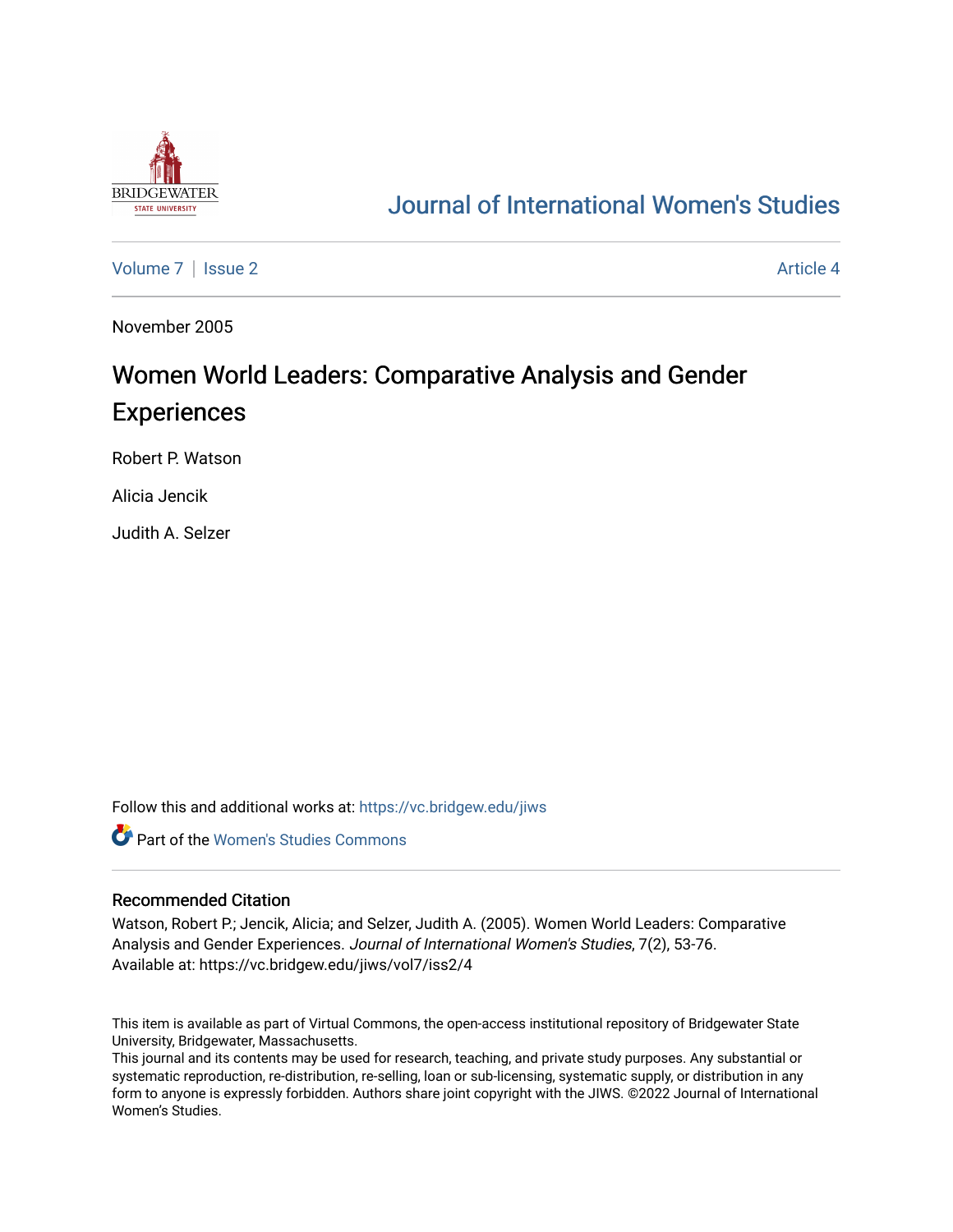This journal and its contents may be used for research, teaching and private study purposes. Any substantial or This journal and its contents may be aged for research, reading any privated study parposes. Any substantial or<br>systematic reproduction, re-distribution, Te-Selling, loan Or SED-licensing, Systematic supply or distribution to anyone is expressly forbidden. ©2005 Journal of International Women's Studies.

#### **Women World Leaders: Comparative Analysis and Gender Experiences**

By Robert P. Watson<sup>1</sup>, Alicia Jencik<sup>2</sup>, and Judith A. Selzer<sup>3</sup>

#### **Abstract**

 Research suggests that executive political office poses additional and different political challenges for women than legislative office. Yet, a few dozen women have attained their nations' highest executive office. Surprisingly little research has been devoted to the experiences of these women world leaders. This study builds profiles of the women world leaders in the modern era and analyzes their backgrounds and political experiences in an effort to both identify commonalities among the women leaders and assess the challenges they faced on account of their sex.

*Keywords:* Women leaders, world leaders, gender and politics

#### **History**

1

Over time countless women have led governments, empires, tribes, and even armies. They have started and ended wars, governed nobly as well as savagely, and, as has been the case with male leaders, some female leaders have been successful while others were not so successful. Some women leaders from history remain largely unknown and debate continues as to whether or not they actually lived or whether they were the product of myth and legend. Yet, feats of female rulers and heads of government date to the dawn of recorded history and are chronicled on all habitable continents, and in numerous cultures and countries. (Jackson 1998; Liswood 1996) At the same time, it must be said that women rulers have been the exception both in terms of humanity's collective experience with governance and our widespread perceptions about leadership, governance, and gender, which have always favored men and have been pervasive across time and cultures.

A study of women leaders might begin in Ancient Egypt, which dominated the continent for a period of time unparalleled in recorded history. From possibly the first recorded evidence of a woman ruler Meryet-Nit in the thirty-first century B.C. to the reign of the Cleopatras in the second century B.C., women in Egypt occupied positions of influence and a few governed. (Chauveau, 1997) Queens in ancient Egypt were typically revered as wives of God and these wives of pharaohs not only had esteem and influence but some governed in the capacity of official woman or Avice ruler. (Chauveau 2000) The impact on Egyptian culture of some of these women leaders was considerable, such as was the case for Ahhotep, Queen of Thebes in the fifteenth century B.C., who both ruled and bore three future Egyptian rulers, one of whom, Ahmose-Nofretari, was a daughter. Elsewhere on the continent, in sub-Saharan Africa, rulers' spouses as well as their queen mothers often shared a sort of joint rule in previous centuries. Historically, many tribes and kingdoms in eastern and

Journal of International Women's Studies Vol. 7 #2 November 2005 53

1

<span id="page-1-0"></span><sup>1</sup> Associate Professor of Political Science at Florida Atlantic University and editor of the journal *White House Studies*.

<span id="page-1-1"></span><sup>2</sup> Ph.D. student at the University of New Orleans studying political science and women's studies..

<span id="page-1-2"></span><sup>3</sup> Ph.D. student in comparative studies at Florida Atlantic University.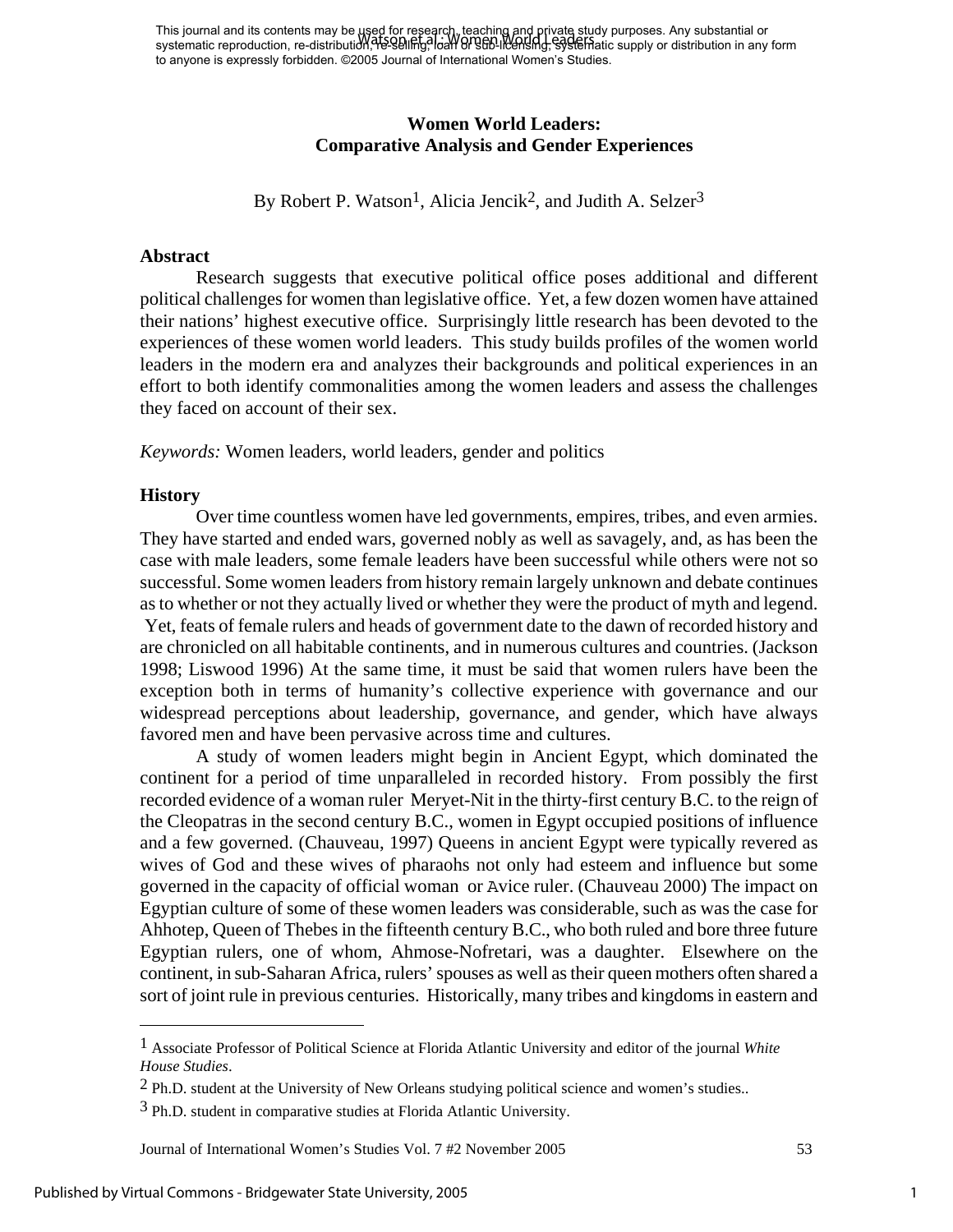eastern and central Africa were matrilineal, and an occasional woman governed. (Jackson 1998)

The same history of women rulers is found on other continents. Although the practice of Islam in the Middle East has generally oppressed women, history notes the existence of Arabian queens who governed. (Jackson 1998) Similarly, even though women were secondclass citizens in ancient China, in Confucian times records speak of both unofficial rule by concubines of emperors and a few women who were legitimate rulers. We find further examples in Europe, where women not only ruled but fought in the Crusades, governed in place of husbands who were off at the Crusades, and contributed to the Renaissance. Catherine the Great, for example, led a life full of accomplishments and remains as one of the longest reigning and most celebrated leaders of Russian, European, and even world history. (Alexander 1989) Although no written record exists, oral history tells of women rulers in Polynesia and the Americas.

At present, numerous women occupy thrones across the world, including Her Majesty Queen Elizabeth II of Britain, who has an impressive tenure as ruler dating to 1952, Queen Margrethe II of Denmark, and the Maori Queen Kuini. This study does not, however, include queens, empresses, or monarchs, because in modern times they do not *govern* in the contemporary sense of the term. Nor are female leaders of tribes, provinces, or principalities included; only heads of nation-states. This paper examines elected leaders of nation-states in the modern era, which we define as the period since the end of World War II.

#### **Women and Leadership**

Even though it is not widely discussed in textbooks, there is a long and rich history of women and leadership, leadership that has existed beyond the vestiges of official power. Joan of Arc and Marie Antoinette were impressive leaders, but did not head a government, as has been the case for so many women leaders of social movements, revolutions, and political causes. (Devries 1999) Women were the foot-soldiers in numerous political campaigns, from children's rights and anti-hunger efforts to human rights and the peace movement. Women were instrumental in the abolition of slavery in the United States, the provision of universal healthcare in much of Europe, and women have always borne the lion-share of agricultural production as well as family nutrition and healthcare.

Historically, just about the only avenue of political influence open to women was spousehood. (Watson 2000) Indeed, taking nothing away from Eleanor Roosevelt's truly remarkable life and career, the basis of her influence—which permitted her to promote an aggressive and progressive agenda of justice, civil rights, social welfare, and more—was her marriage to the thirty-second president of the United States. Many women in the United States and around the world gained office through what was derogatorily known as the Awidow's mandate, whereby a wife of a deceased leader would be appointed to fill her late husband's term in office. (Watson 2000) To that end, direct family ties to positions of leadership have long benefited men, and the same has been true to a far lesser extent for women. Several women leaders, including the first female president in the modern era Isabel Peron of Argentina gained power through her husband. Currently, in the United States, both Elizabeth Dole and Hillary Rodham Clinton serve in the U.S. Senate and have been considered as front-runners for the American presidency; in 1996 both women were the spouses of presidential candidates. Heading governments has been but one avenue of political influence open to women and, in many nations, an option open to women only recently with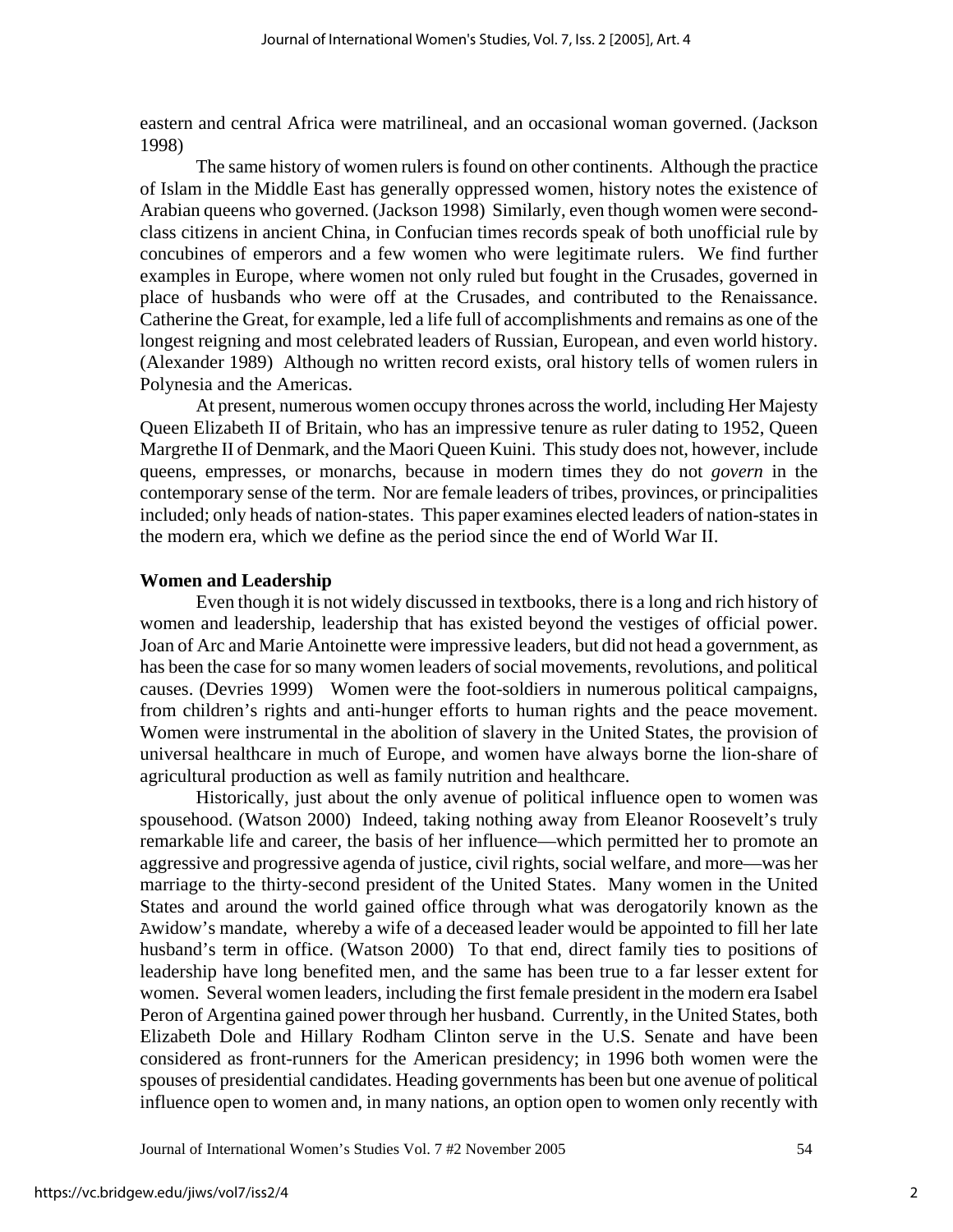recently with the passage of voting rights for women and election reforms in many nations that date only to the twentieth century.

A study by Felder (1996) attempted to identify the 100 most influential women of all time. While such rankings are always open to criticism (1), and many would probably take issue with Felder's exact rankings, such lists are instructive in bringing attention to the sheer number of women who have made significant contributions—demonstrating that female influence has extended across time, culture, and profession – and highlighting the many ways in which women have influenced the world. Felder's list, for instance, includes a wide array of women two Nobel laureates, scientists, writers, social reformers, and even the late American actor Lucille Ball. Topping the list in positions one, two, and three are, respectively, Eleanor Roosevelt, Marie Curie, and Margaret Sanger. Included in Felder's top 100 were many political leaders, such as Mary Wollenstonecraft, Susan B. Anthony, and Elizabeth Cady Stanton, as well as nine women who headed governments. These women world leaders are listed in Table 1.

| Rank | Name                     | Years            |
|------|--------------------------|------------------|
| #16  | Queen Elizabeth I        | $1533 - 1603$    |
| #21  | Queen Isabella           | $1451 - 1504$    |
| #36  | Golda Meir               | $1898 - 1978$    |
| #38  | Queen Victoria           | $1819 - 1901$    |
| #46  | Catherine the Great      | $1729 - 1796$    |
| #56  | Indira Gandhi            | $1917 - 1984$    |
| #68  | <b>Margaret Thatcher</b> | $1926$ – present |
| #84  | Cleopatra                | 69 BC $-30$ BC   |
| #89  | Wu Chao                  | $625 - 705$      |

Table 1. World Leaders Among the "100 Most Influential Women" List

There is a rich literature base on women in politics. Numerous studies assess, for example, the challenges facing women in politics, be they sexism, raising money, lack of mentoring and party support, or otherwise. So too has research explored women's voting behavior, positions on the issues (compared to men), and party identification. (2) Profiles of women in political office have been developed and compared to those of men. These studies generally find women holding political office to be better educated, of higher social standing, and perhaps more ambitious than other women, and somewhat similar in profile to men, except for the fact that they tend to start their careers later and are less inclined to pursue a higher office but are often better educated. (Watson and Parsons 1998) However, far less research has been done on women in executive office. (Genovese 1993; Watson 2003) While there are studies on gender and leadership, insufficient attention has been paid to the uniqueness of women world leaders. Executive office is, after all, typically the most gendered of all political offices. (Clift and Brazaitis 2000; Gordon and Miller 2003; Han 2003) Leadership studies have focused on the upbringing and traits of leaders, decision making, psychology of leaders, and so on, but less work has been devoted to the impact and consequence of gender on leadership. (Barber 1992; George and George 1997; Greenstein 2004, 1987)

Other political leadership studies examine the socialization of men and women,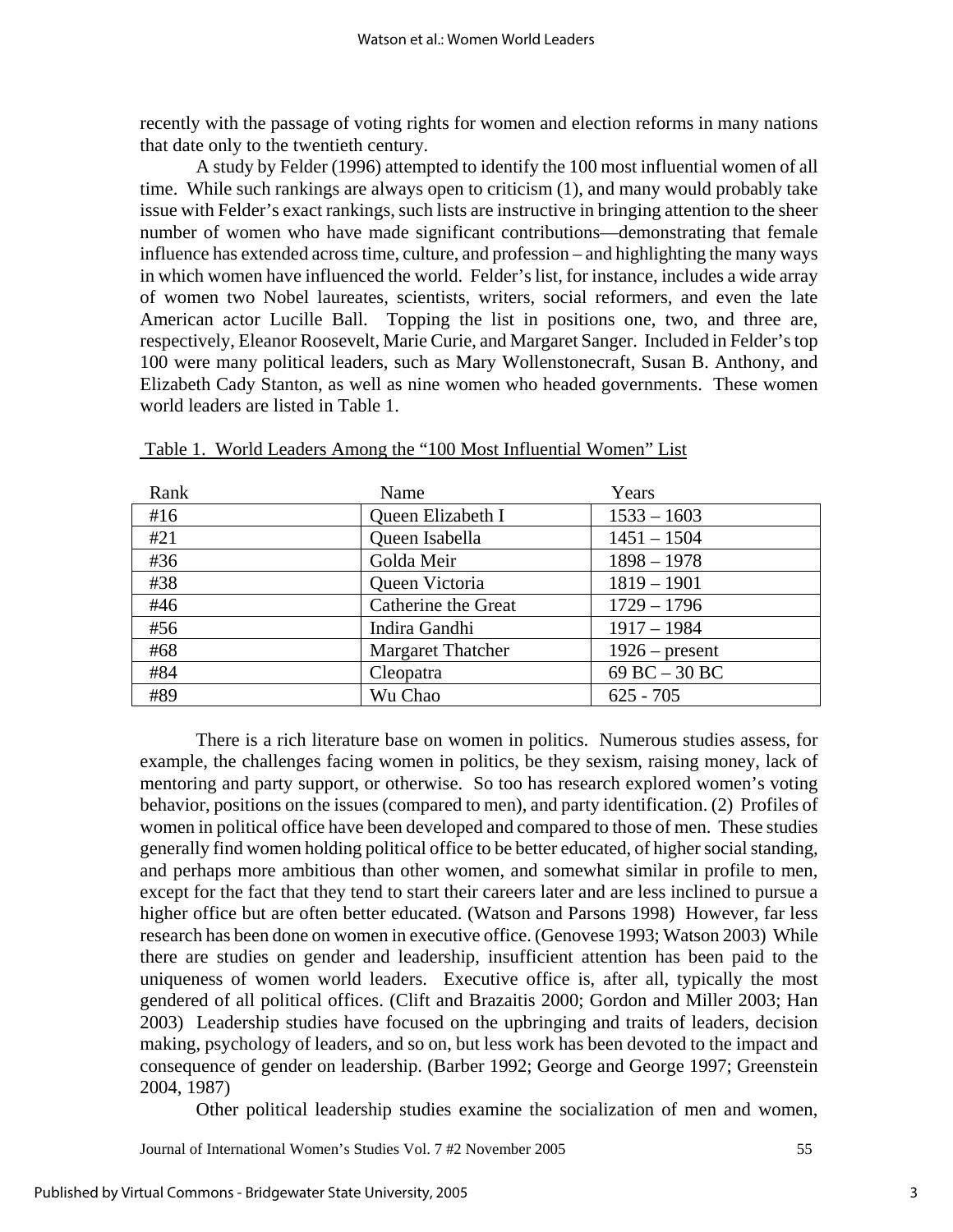finding that gender stereotypes do come into play, with men being more politically aware, more encouraged to follow politics, and being socialized with traits more conducive to existing notions of leadership. (Verba and Nie 1972) The National Election Study, the leading assessment of political attitudes in the United States, routinely shows women are less interested in and less knowledgeable of politics than men. (Delli Carpini and Keeter 1992) The numbers are improving in all these areas but remain a barrier for women. One bright spot besides the slow but gradual progress being made is political efficacy indications of an individual's belief in her/his ability to effect a change in politics has closed to the point where there is no difference in the United States and parts of Europe. (3)

Studies of the barriers to women getting elected tend to break down into five basic types: 1) gender stereotypes; 2) career choice and preparation; 3) family demands; 4) sex discrimination; and 5) the political system, which includes such important matters as the need for money/fund raising, party organization and support, the advantage of incumbency, and particular nuances of the electoral system. (McGlen et al. 2002) Equality in the political arena has come slowly and much remains to be done. It was not until the early part of the twentieth century that many western nations extended the right to vote to women and, at the close of the twentieth century, nearly every study of every political office, state, or nation showed that women trailed men in electoral success and representation. Polls done in the United States and elsewhere have consistently revealed that a considerable percentage of the population admits to "an unwillingness to vote for a woman." (4) Although the numbers have gradually been improving for prospective women leaders, even the most optimistic recent polls show anywhere from 6-20 percent of the public admitting to an unwillingness to vote for a woman simply on account of her sex. Likewise, polls measuring whether men are better suited to politics and leadership have also demonstrated progress. Of course, a percentage of the public remains opposed to women serving in politics for a variety of reasons. (McGlen et al. 2002)

*Executive office* and especially the presidency/prime ministership B is the most gendered office in politics and thus imposes further challenges on women. (Clift and Brazaitis, 2000; Watson 2003) Society's perception of the maleness of high office raises questions about a female leader's toughness, ability to make difficult decisions, clout as commander-in-chief, and understanding of economics. This presents another barrier for women. Polls show that only about 90 percent of the public in the year 2000 believed a woman was as capable as men on economic policy. On this issue and others of most importance for voters for the presidency (or equivalent leadership) (5), the numbers are even more troublesome for women, with 80 percent believing women are as capable as men on matters of diplomacy and 85 percent on a woman's ability to lead the military. (6)

It is clear that women still face many barriers to political office in the United States and worldwide and that no office is as elusive for women as the presidency or prime ministership. Yet, women have succeeded in attaining such offices in modern times, as is evident in Table 2, and further study is needed to understand the experiences of women world leaders.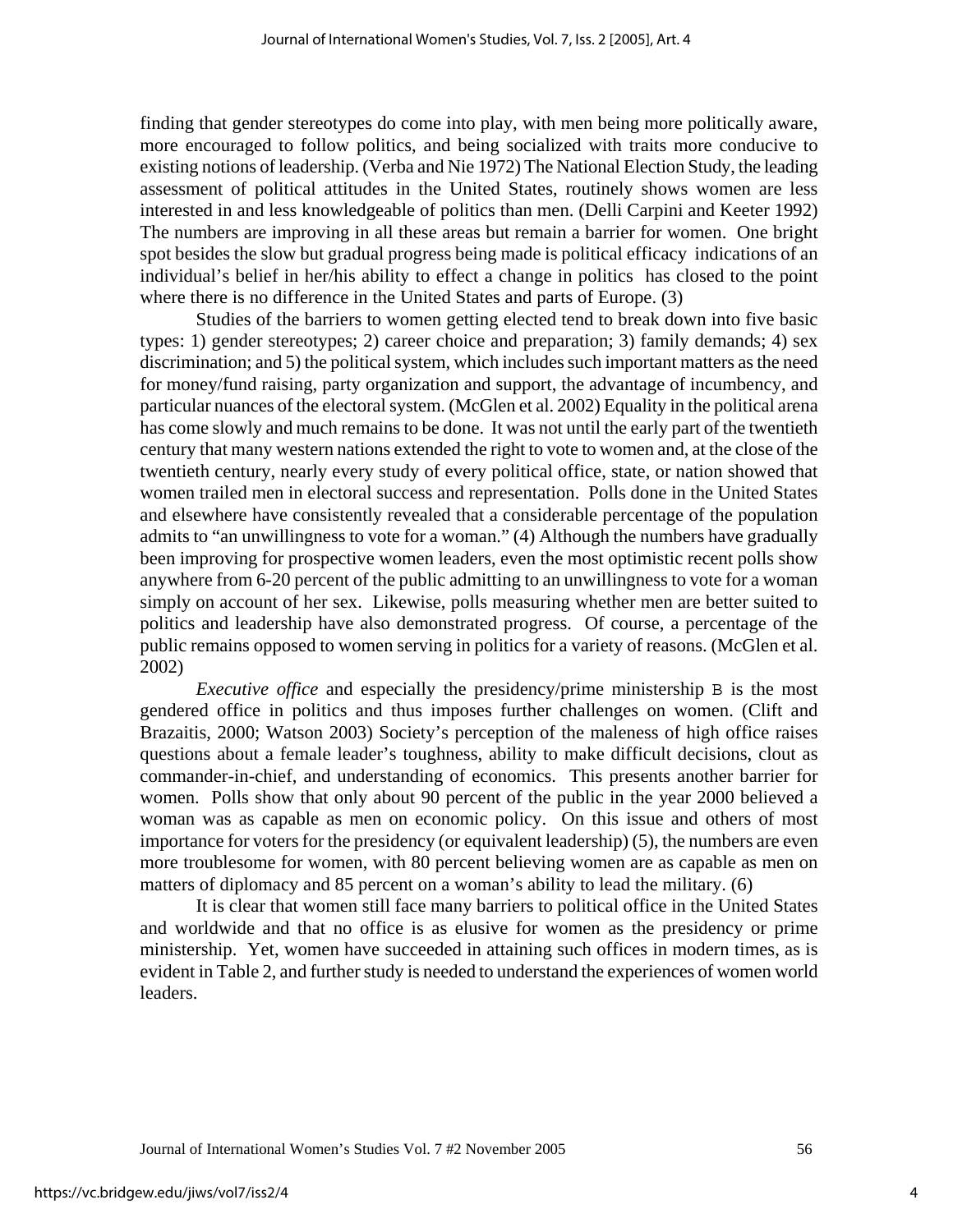| Table 2. Women World Leaders |  |  |
|------------------------------|--|--|
|                              |  |  |

| Name                         | Country             | Office    | Years                 |
|------------------------------|---------------------|-----------|-----------------------|
| Sirimavo Bandarnaike         | Ceylon (Sri Lanka)  | <b>PM</b> | 1960-65, 70-77, 94-   |
|                              |                     |           | 2000                  |
| Indira Gandhi                | India               | <b>PM</b> | 1966-77, 80-84        |
| Golda Meir                   | Israel              | <b>PM</b> | 1969-74               |
| <b>Isabel Peron</b>          | Argentina           | President | 1974-76               |
| <b>Elizabeth Domitien</b>    | Central African Rep | <b>PM</b> | 1975-76               |
| Lourdes<br>Marie<br>de       | Portugal            | <b>PM</b> | 1979-80               |
| Pintasilgo                   |                     |           |                       |
| Lidia Gueiler                | <b>Bolivia</b>      | President | 1979-80               |
| <b>Margaret Thatcher</b>     | <b>Britain</b>      | <b>PM</b> | 1979-90               |
| Mary Eugenia Charles         | Dominica            | <b>PM</b> | 1980-95               |
|                              |                     |           |                       |
| Vigdis Finnbogadottir        | Iceland             | President | 1980-96               |
| <b>Gro Brundtland</b>        | Norway              | <b>PM</b> | 1981, 86-89, 90-96    |
| Agatha Barbara               | Malta               | President | 1982-86               |
| Milka Planinc                | Yugoslavia          | President | 1982-86               |
| Maria Liberia Peres          | Nicaragua           | President | 1984-85               |
| <b>Maarie Liveria-Peters</b> | Nether. Antilles    | <b>PM</b> | 1984-86, 88-94        |
| Corazon Aquino               | Philippines         | President | 1986-92               |
| <b>Benazir Bhutto</b>        | Pakistan            | <b>PM</b> | 1988-90, 93-97        |
| Violeta Chimorro             | Nicaragua           | President | 1990-96               |
| Ertha Pascal-Trouillot       | Haiti               | President | 1990-91               |
| Kazimiera Prunskiene         | Lithuania           | <b>PM</b> | 1990-91               |
| Mary Robinson                | Iceland             | President | 1990-97               |
| <b>Edith Cresson</b>         | France              | <b>PM</b> | 1991-92               |
| Begum Khaleda Zia            | Bangladesh          | <b>PM</b> | 1991-96, 2001-present |
| Hanna Suchocka               | Poland              | <b>PM</b> | 1992-93               |
| Camelia-<br>Susanne          | Nether. Antilles    | <b>PM</b> | 1993, 98-99           |
| Romer                        |                     |           |                       |
| Kim Campbell                 | Canada              | <b>PM</b> | 1993                  |
| Sylvie Kinigi                | Burundi             | <b>PM</b> | 1993-94               |
| Marita Peterson              | Faroe Islands       | <b>PM</b> | 1993-94               |
| Agathe Uwilingiyimana        | Rwanda              | <b>PM</b> | 1993-94               |
|                              |                     |           |                       |
| Tansu Ciller                 | Turkey              | PM        | 1993-96               |
| Chandrika                    | Sri Lanka           | President | 1994-present          |
| Kumaratunga                  |                     |           |                       |
| Claudette Werleigh           | Haiti               | <b>PM</b> | 1995-96               |
| Sheikh Hasina Wazed          | Bangladesh          | <b>PM</b> | 1996-2001             |
| <b>Ruth Perry</b>            | Liberia             | President | 1996-present          |
| Pamela Gordon                | Bermuda             | Premier   | 1997-98               |
| Janet Jagan                  | Guyana              | President | 1997-99               |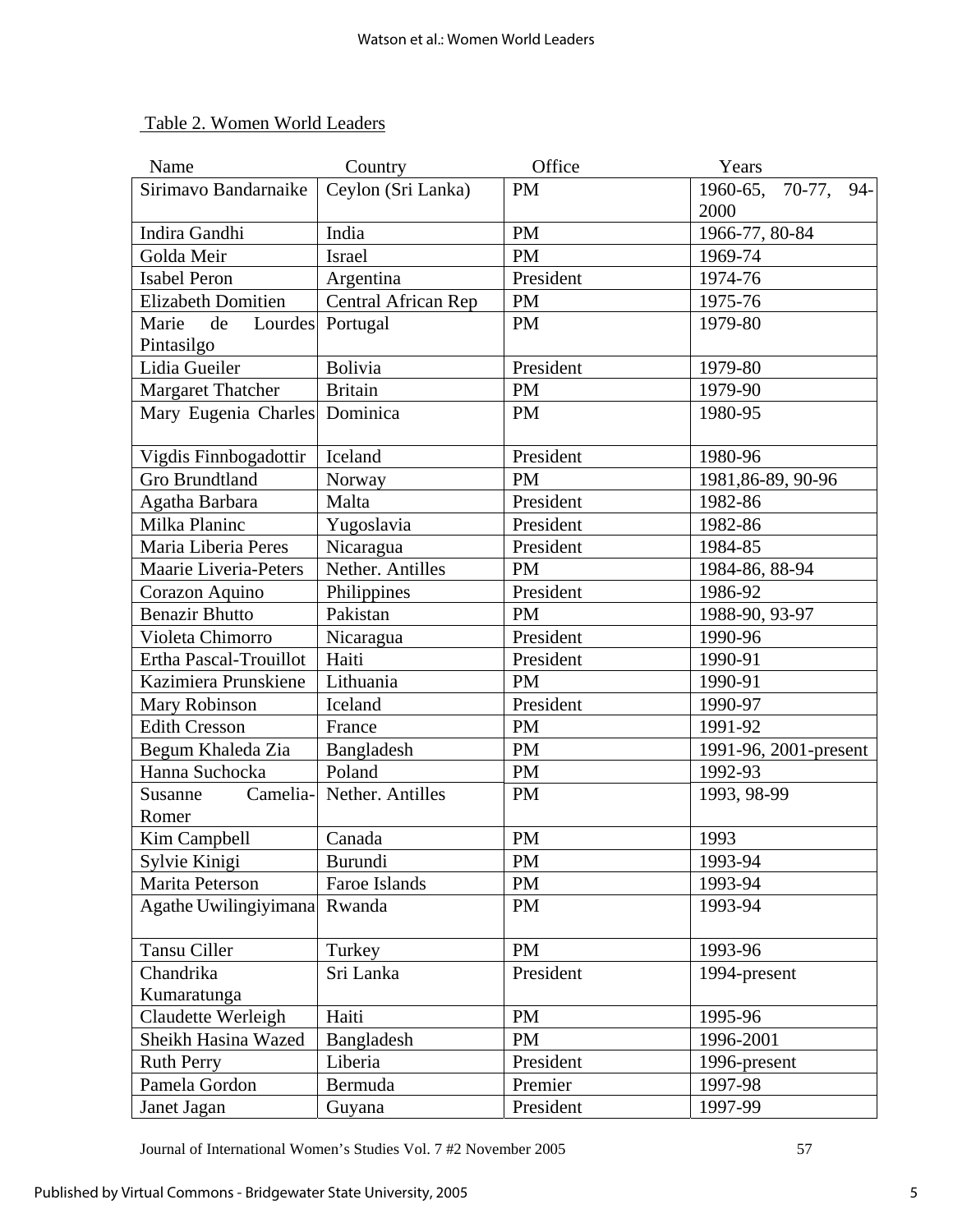| Jenny Shipley                   | New Zealand | <b>PM</b> | 1997-99      |
|---------------------------------|-------------|-----------|--------------|
| Mary McAleese                   | Ireland     | President | 1997-present |
| <b>Ruth Dreifuss</b>            | Switzerland | President | 1998-99      |
| Jennifer Smith                  | Bermuda     | Premier   | 1998-2003    |
| <b>Helen Clark</b>              | New Zealand | <b>PM</b> | 1999-present |
| Mireya Moscoso                  | Panama      | President | 1999-2003    |
| Vaira Vike-Freiberga            | Latvia      | President | 1999-present |
| Tarja Halonen                   | Finland     | President | 2000-present |
| Gloria<br>Macapagal-            | Philippines | President | 2001-present |
| Arroyo                          |             |           |              |
| Megawati Sukarnoputri Indonesia |             | President | 2001-present |
|                                 |             |           |              |
| Maria Das Neves                 | Sao Tome    | <b>PM</b> | 2002-present |
| <b>Beatriz Merino</b>           | Peru        | <b>PM</b> | 2003         |
| Luisa Dias Diogo                | Mozambique  | <b>PM</b> | 2004-present |
| Natasa Micic                    | Serbia      | President | 2002-2004    |
| Nino Burjanadze                 | Georgia     | President | 2003         |
| <b>Barbara Prammer</b>          | Austria     | President | 2004         |

#### **Methodology**

Data was collected for all elected world leaders (see Table 2 above) in the modern era (post-WWII) who happened to be women. The *first step* in a three-part analysis of women world leaders was to develop profiles of women world leaders, profiles that are informed by the literature. There are many findings from the literature on women in politics worth considering as possibly relevant to a study of women world leaders. However, three general research findings appear to be particularly useful for this study: 1) the upbringing and formative years of women politicians; 2) challenges and gendered characteristics of family life; and 3) challenges unique to being female encountered during her political career. In addition to these three factors, the authors added a fourth factor unique to being a president/PM. As such, the four factors included in the profiles are: 1) *upbringing* (including their parents' social status, father's occupation, number of siblings, formal education, religion, etc.); 2) *family life* (including age at marriage, husband's occupation, number of children, role as wife and mother, etc.); 3) *political career* (including occupation, political positions held, age at first political office, political party affiliation, gender discrimination, etc.); and 4) *political leadership* (including their age upon becoming prime minister/president, their platform, tenure in office, etc.).

The *second step* in the analysis was to construct a model from the findings which identifies commonalities shared by many of the leaders in an effort to help us to better understand women world leaders in the modern era. Interestingly, a number of shared experiences exist for women world leaders for all four factors included in the profile. As some of the facts available for some women world leaders are unclear, not all leaders potentially sharing a common trait are included in the model. Rather, the authors only selected those for which firm evidence existed to support placing them in the model. The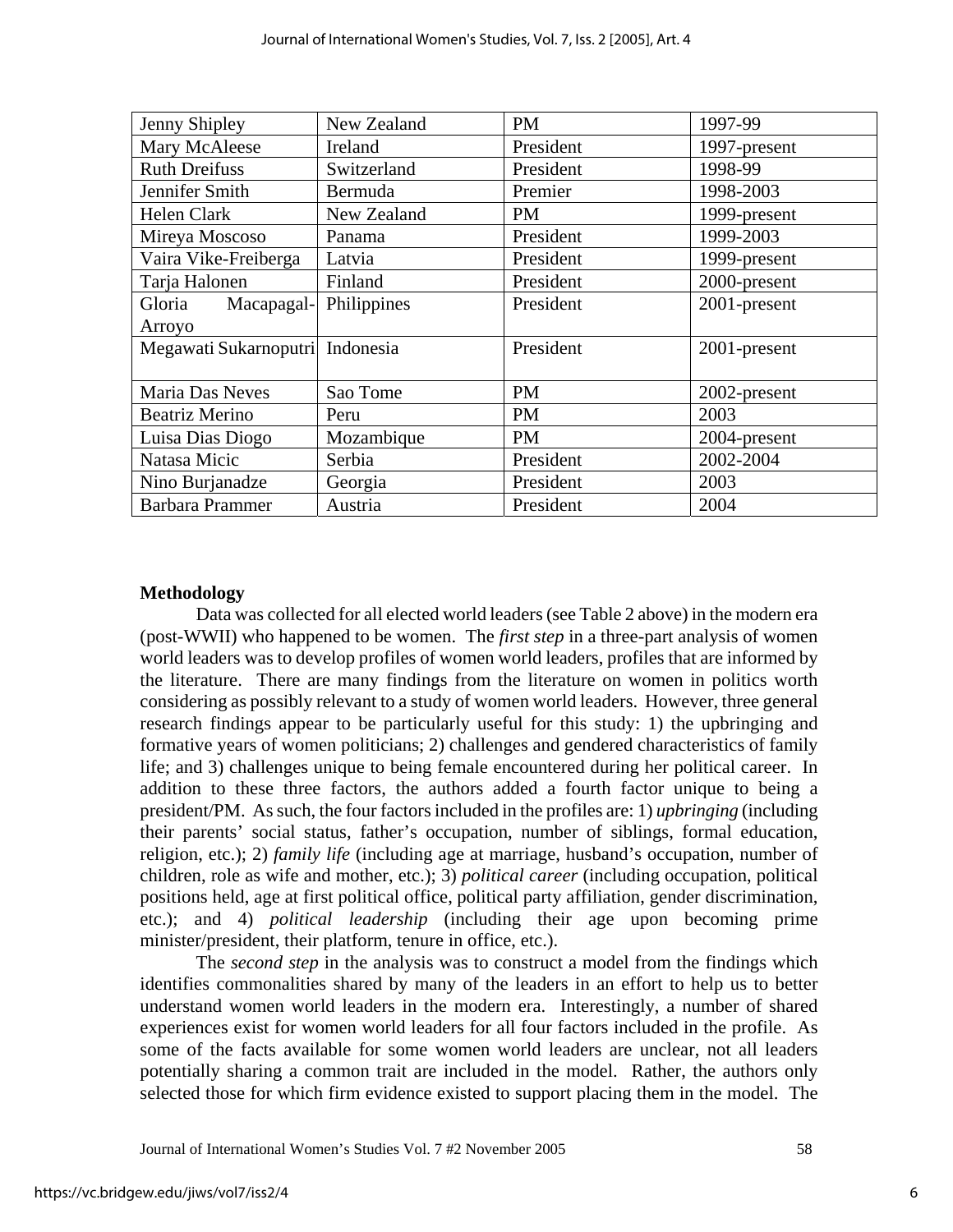final or *third step* involved analyzing the political challenges facing and political accomplishments of women world leaders from the perspective of what the literature tells us about leadership and gender.

### **Profiles**

Profiles were constructed for all 52 women world leaders in the modern era (listed in Table 2 above). Four factors were used to compose the profiles: 1) upbringing; 2) family life; 3) political career; 4) political leadership. Given the limits of page length, profiles for ten sample yet representative women leaders are listed below to provide the reader some relevant background.

#### **Factor 1. Upbringing**

Corazon Aquino (Philippines)

 $X$  6<sup>th</sup> of 8 children

Χ Western educated (Mount Saint Vincent in NY); degree from Far Eastern University (Philippines)

Χ From a long line of prominent politicians (father was a congressman, both grandfathers were senators, one was a vice presidential candidate

Χ Wealthy/prominent family

Χ Catholic

Benazir Bhutto (Pakistan)

Χ 3 siblings

Χ Western educated (Degrees from Harvard=s Radcliffe College and Oxford University)

Χ Father was western-educated prime minister of Pakistan

Χ Wealthy/prominent family

Χ Muslim

Violeta Chamorro (Nicaragua)

Χ First born of 7 children

Χ Western educated (Blackstone College in Virginia); but only completed one year due to father's death

Χ Wealthy/prominent family

Χ Catholic

Ertha Pascal-Trouillot (Haiti)

Χ Wealthy (part of the mulatto professional elite who dominated Haitian politics)

Χ Catholic

Χ Law degree

Kazimiera Prunskiene (Lithuania)

Χ Youngest of 3

Χ Father died when she was 1 year old; raised by her mother

Χ Catholic

Χ Degree in Economics from University of Vilnius, Doctorate from University of J.W. Goethe

Mary Robinson (Ireland)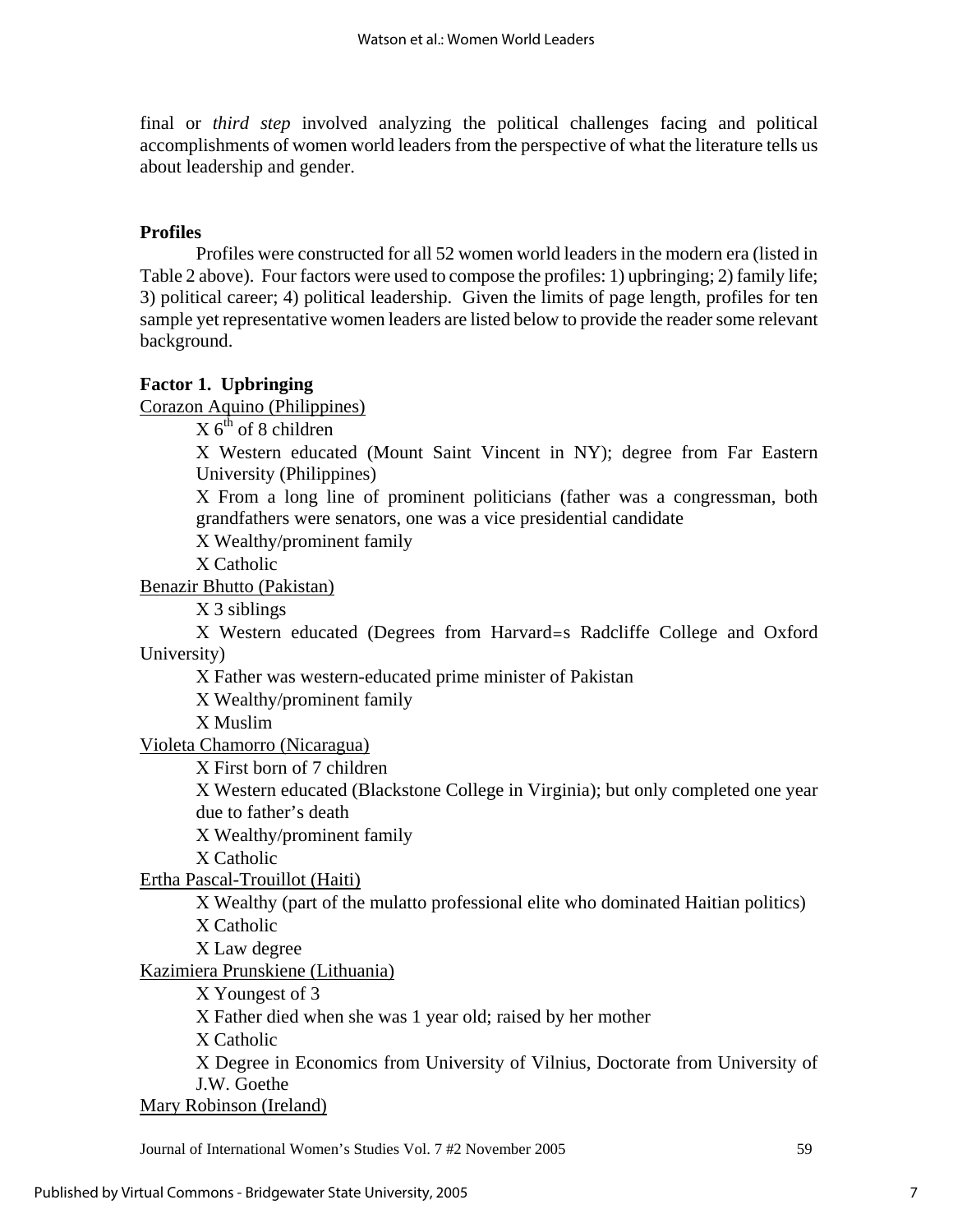Χ Wealthy/prominent family; both parents were physicians; several relatives were in politics Χ Catholic Χ Degrees from Trinity College (Dublin) and Harvard Law Χ 4 brothers Edith Cresson (France)  $X 1<sup>st</sup>$  of 3 children Χ Father worked in government, wealthy family Χ Degree in business and a doctorate; educated at Haute Ecole Commerciale Χ Catholic Begum Khaleda Zia (Bangladesh)  $X$  3<sup>rd</sup> of 5 children Χ Father was a businessman; mother was a social worker Χ Middle class status Χ Surendranath College Χ Muslim Hanna Suchocka (Poland) Χ Parents ran a pharmacy Χ Wealthy family; involved in politics (grandmother was a government minister in 1919) Χ Catholic Tansu Ciller (Turkey) Χ Father was provincial governor Χ Wealthy/prominent family Χ Western educated; degrees in economics from Bosphorus College, University of

New Hampshire, University of Connecticut (doctorate), and post-graduate work at Yale University

Χ Sunni Muslim

## **Factor 2. Family Life**

Corazon Aquino (Philippines)

Χ Married a wealthy/noted journalist/politician at age 21

Χ Husband was opposition leader; assassinated by regime

Χ 5 children

Benazir Bhutto (Pakistan)

Χ Married (arranged) a wealthy businessman at age 34

Χ 3 children

Χ Became prime minister while pregnant and with a young child; had a third child (daughter) while in office

Violetta Chamorro (Nicaragua)

Χ Married wealthy/prominent newspaper editor at age 21

Χ 5 children (1 died)

Χ Husband was assassinated by political opponents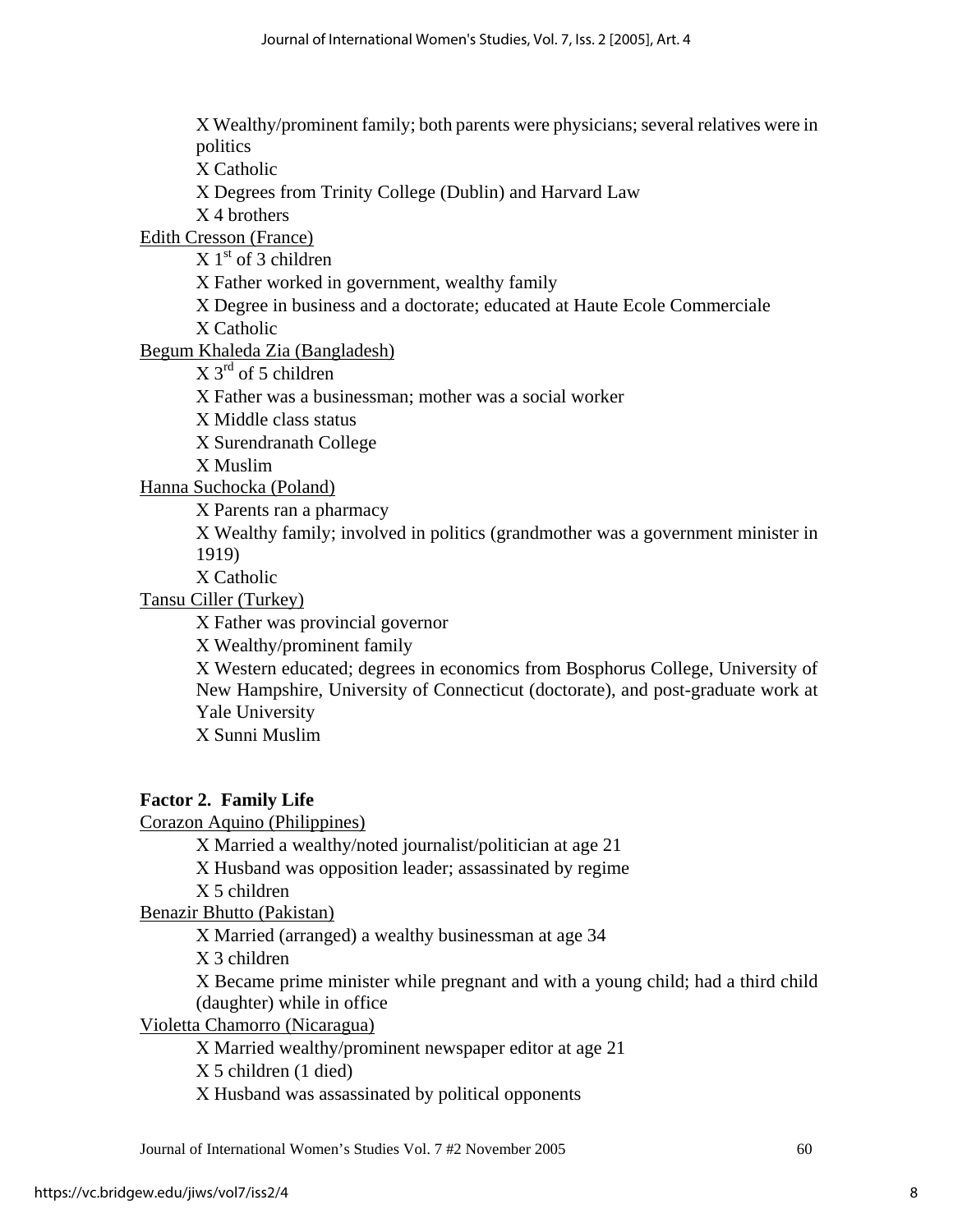Ertha Pascal-Trouillot (Haiti)

Χ Married prominent attorney

Χ 1 child

Kazimiera Prunskiene (Lithuania)

Χ Married; later divorced husband and remarried while in the People=s Congress (only 1 year before her prime ministership)

Χ 3 children

Mary Robinson (Ireland)

Χ Married middle class solicitor at age 25 (he was Protestant, she was Catholic) Χ 3 children

Edith Cresson (France)

Χ Married an auto executive at age 25

Χ 2 children

Begum Khaleda Zia (Bangladesh)

Χ Married at age 15 to army captain and a leader in fight for independence

Χ Husband was a founder of nationalist party and was assassinated

Χ 2 children

Hanna Suchocka (Poland)

Χ Single, no children

Tansu Ciller (Turkey)

Χ Married businessman and engineer at age 17 Χ 2 children

## **Factor 3. Political Career**

Corazon Aquino (Philippines)

Χ Age 50 on assuming first political office

Χ Career path involved rising from housewife to widowed opposition leader to president

Χ Party: Democrat (Unido Party)

Benazir Bhutto (Pakistan)

Χ Career path involved rising to opposition leader after her prime minister father was assassinated by regime in power

Χ Served in National Assembly between prime ministerial terms

Χ Party: People's Party (progressives)

Violetta Chamorro (Nicaragua)

Χ Career path involved rising from housewife to opposition political prominence after husband's assassination

Χ Age 61 on assuming first political office

Χ Party: United Nicaraguan Opposition Party (UNO, a coalition of 14 parties united against the Sandinstas)

Ertha Pascal-Trouillot (Haiti)

Χ Age 41 at assuming first political office

Χ Career path involved appeals court judgeship, 10 years on the Supreme Court (first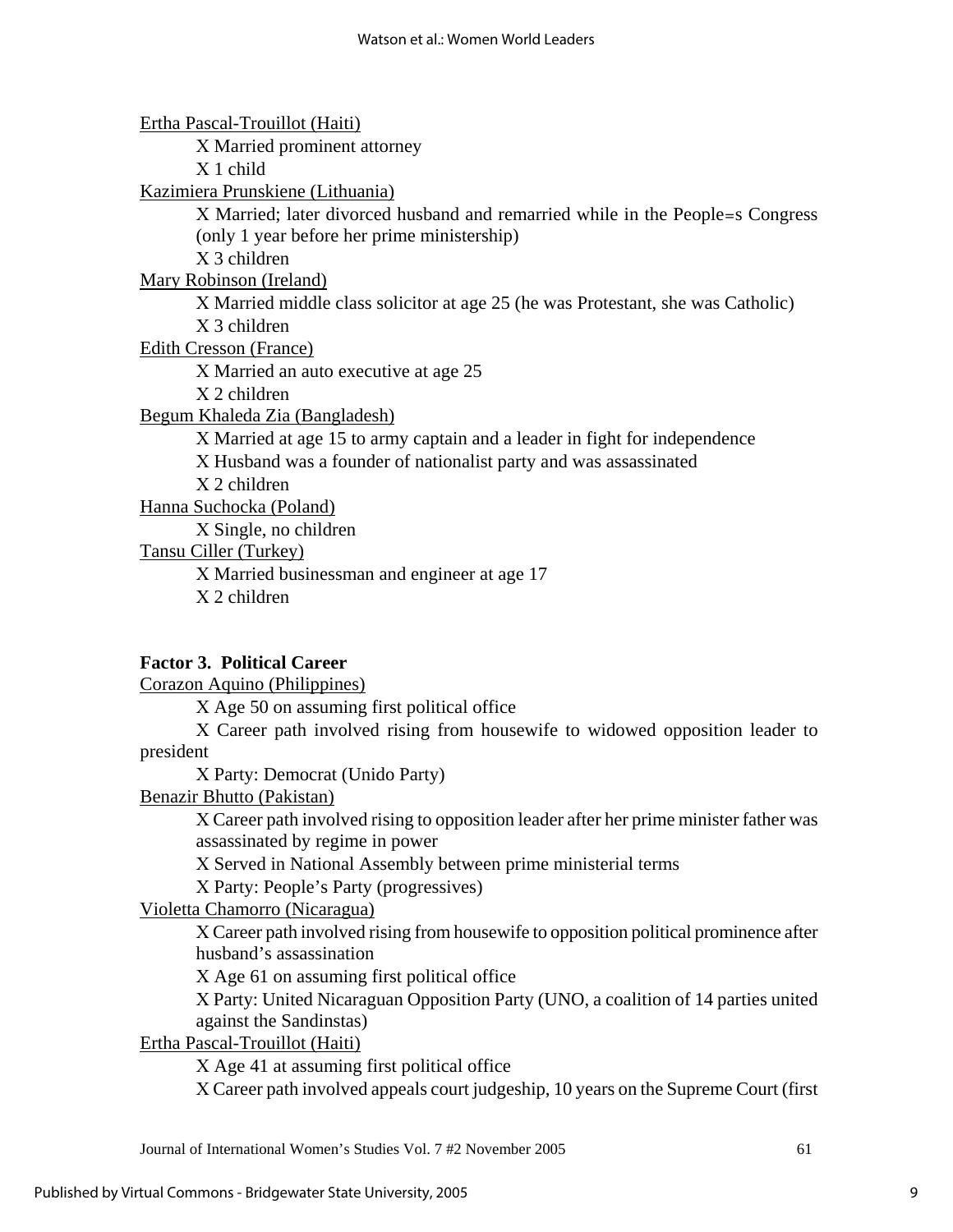woman to serve on Haiti=s high court) Kazimiera Prunskiene (Lithuania) Χ Age 46 at first political office Χ Career includes seat in People=s Congress, member of Supreme Council Χ Communist Party; abandoned old party for Sajudis Party (a unity/multi-party coalition) Mary Robinson (Ireland) Χ Age 25 at first political office Χ Career included serving as the youngest member ever in the Seanad Eireann (Ireland's Upper House of Parliament) Χ Labour Party Edith Cresson (France) Χ Age 43 at first political office Χ Career included mayor, secretary of the party, member of the European Parliament, minister of agriculture, etc... Χ Party: Socialist Begum Khaleda Zia (Bangladesh) Χ Age 39 at first political office Χ Party: Nationalist Party Χ Career included rise from widow of nationalist party leader to the party's leader Hanna Suchocka (Poland) Χ Age 34 at first political office Χ Career includes member of parliament Χ Party: Communist; later a member of Democratic Union Party (associated with old communist) Tansu Ciller (Turkey) Χ Age 45 at first political office Χ Career includes member of parliament Χ Party: True Path Party (DYP) **Factor 4. Political Leadership** Corazon Aquino (Philippines)

Χ Age 53 on assuming presidency Χ First woman to lead the Philippines

Χ Served 6 years

Benazir Bhutto (Pakistan)

Χ Age 35 of assuming prime ministership

Χ First women to lead Pakistan

Χ Served 2 terms totaling 6 years; twice removed from office by opposition

Violetta Chamorro (Nicaragua)

Χ Age 61 on assuming presidency

Χ First woman to lead Nicaragua and first female elected president in Western hemisphere Χ Served 6 years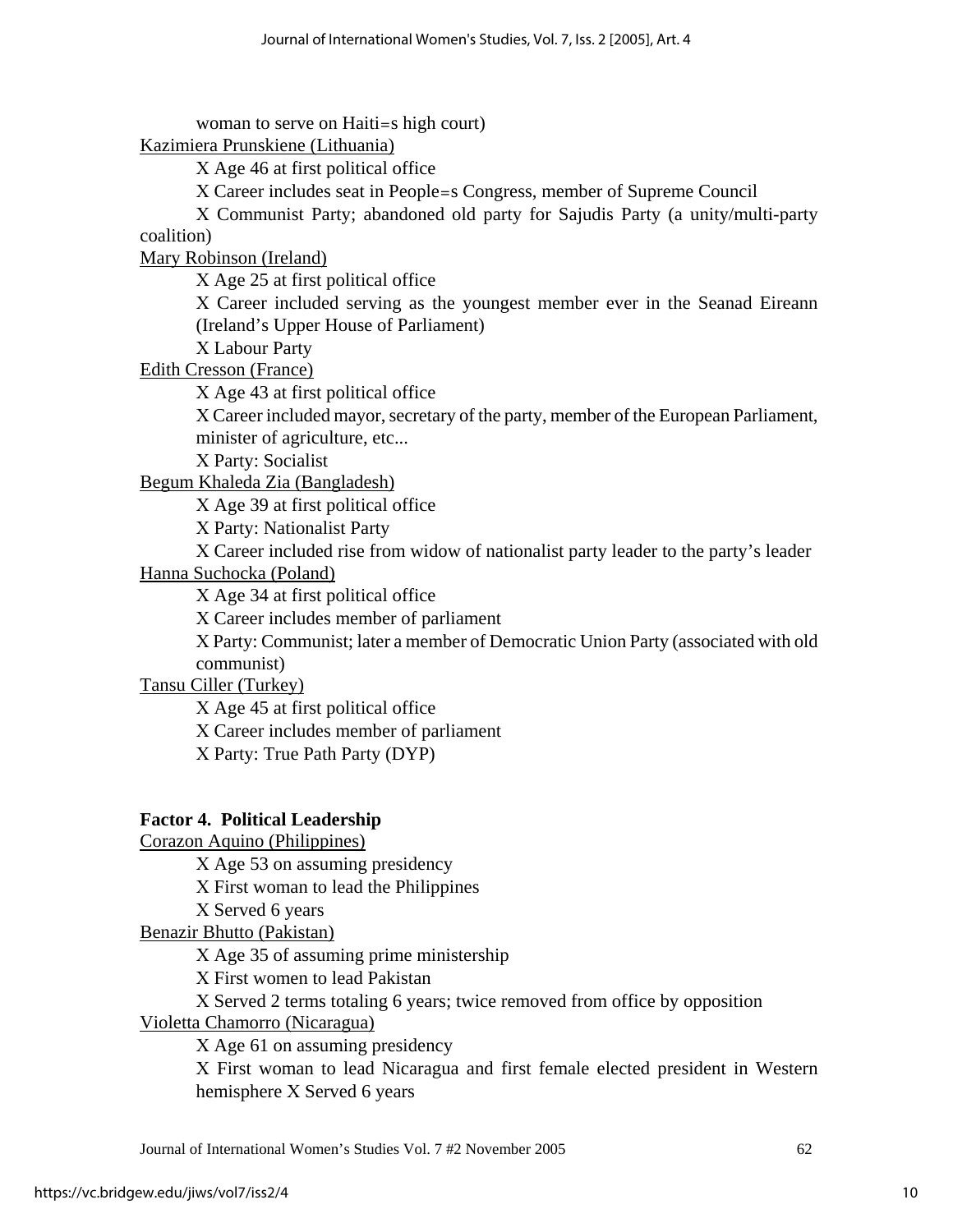Ertha Pascal-Trouillot (Haiti)

Χ Age 47 on assuming prime ministership

Χ Served 1 year before coup overthrows her

## Kazimiera Prunskiene (Lithuania)

Χ Age 47 on assuming prime ministership (elected 6 days after Lithuanian Parliament voted for independence from Soviet Union

Χ Served 1 year

Χ First woman to lead Lithuania

Mary Robinson (Ireland)

Χ Age 46 on assuming prime ministership

Χ First woman to lead Ireland

Χ Served 7 years (just 4 months shy of full term)

Edith Cresson (France)

Χ Age 57 on assuming prime ministership

Χ First woman prime minister of France

Χ Served 1 year

Begum Khaleda Zia (Bangladesh)

Χ Age 46 on assuming prime ministership

Χ Elected 3 times; serving non-consecutive terms (8+ years/currently in office)

Χ First woman prime minister in Bangladesh

Hanna Suchocka (Poland)

Χ Age 46 on assuming prime ministership

Χ Served for 1 year

Tansu Ciller (Turkey)

Χ Age 47 on assuming prime ministership

Χ Served 4 years

#### **Model**

Several noteworthy conclusions can be drawn from the *upbringing* of women world leaders, demonstrating some common backgrounds and experiences of them. For instance, many were very well educated (especially relative to the educational experiences of other women in their countries). Regardless of the country where they were raised, numerous women world leaders received their education in the West, several of them at elite institutions such as Harvard and Oxford, and several others earning graduate including doctorate and law degrees. For instance, Prime Minister Brundtland earned a Doctor of Medicine degree from the University of Oslo and a Master of Public Health degree from Harvard, and President Vike-Freiberga earned degrees from the University of Toronto, McGill University, and the University of Quebec, including a doctorate, and she was a psychology professor at the University of Montreal. (7) Most came from wealthy families with ties to politics, several of them having well known political leaders in the family, a situation that would have improved their access to a political career. Those that did not come from great affluence and power were often daughters in large families of average or common social background and economic means who struggled to earn an education. Yet, many of these future world leaders were as impressively educated as were the daughters of elites. Not surprisingly, most women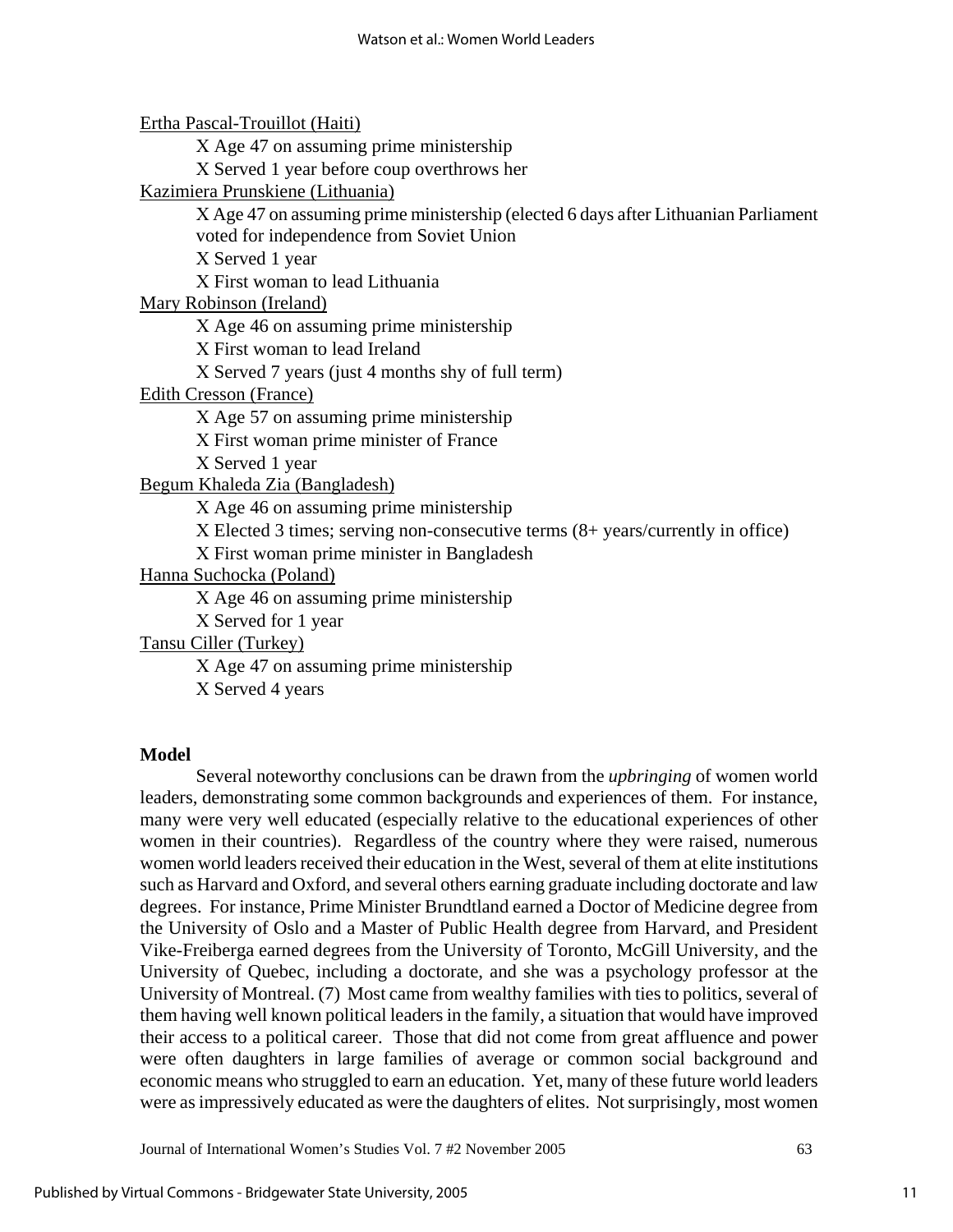elites. Not surprisingly, most women practiced the dominant religion of their countries, a fact that would not have hindered their later political careers. Examples of these identifiable commonalities in their backgrounds appear in Table 3.

| <b>Very Wealthy Parents</b> | <b>Powerful Political Families</b> | <b>Highly Educated</b> |
|-----------------------------|------------------------------------|------------------------|
| Aquino                      | Aquino                             | Aquino                 |
| Arroyo                      | Arroyo                             | Arroyo                 |
| Bandaranaike                | <b>Barbara</b>                     | <b>Bhutto</b>          |
| <b>Bhutto</b>               | <b>Bhutto</b>                      | <b>Brundtland</b>      |
| <b>Brundtland</b>           | <b>Brundtland</b>                  | Campbell               |
| Chamorro                    | Charles                            | Chamorro               |
| Charles                     | Ciller                             | Charles                |
| Ciller                      | Cresson                            | Ciller                 |
| Gandhi                      | Domitien                           | Clark                  |
| Jagan                       | Gandhi                             | Cresson                |
| Kumaratunga                 | Gordon                             | Dreifuss               |
| Pascal-Trouillot            | Kumaratunga                        | Finnbogadottir         |
| Robinson                    | Suchocka                           | Gandhi                 |
| Suharnoputri                | Sukarnoputri                       | Gordon                 |
| Wazed                       | Wazed                              | Halonen                |
|                             |                                    | Jagan                  |
|                             |                                    | Kinigi                 |
|                             |                                    | Kumaratunga            |
|                             |                                    | McAlesee               |
|                             |                                    | Pascal-Trouillot       |
|                             |                                    | Perry                  |
|                             |                                    | Prunskiene             |
|                             |                                    | Robinson               |
|                             |                                    | Thatcher               |
|                             |                                    | Uwingiyiama            |
|                             |                                    | Vike-Freiberga         |
|                             |                                    | Wazed                  |
|                             |                                    | Werleigh               |

Table 3. Common Upbringing of Selected Women World Leaders

 As was the case for the first factor under consideration, several interesting observations can be made about the *family life* of women world leaders, in that many of them shared common experiences. For example, many women leaders married affluent, successful husbands, tended to have small families (two or less children), entered politics at a relatively young age, and enjoyed support from their husbands and families. Not surprisingly, most did not marry young, unlike contemporaries in their home countries (Aquino, Chamorro, Shipley, Zia, and a few others did marry young). Rather, manyA married after age 21, and several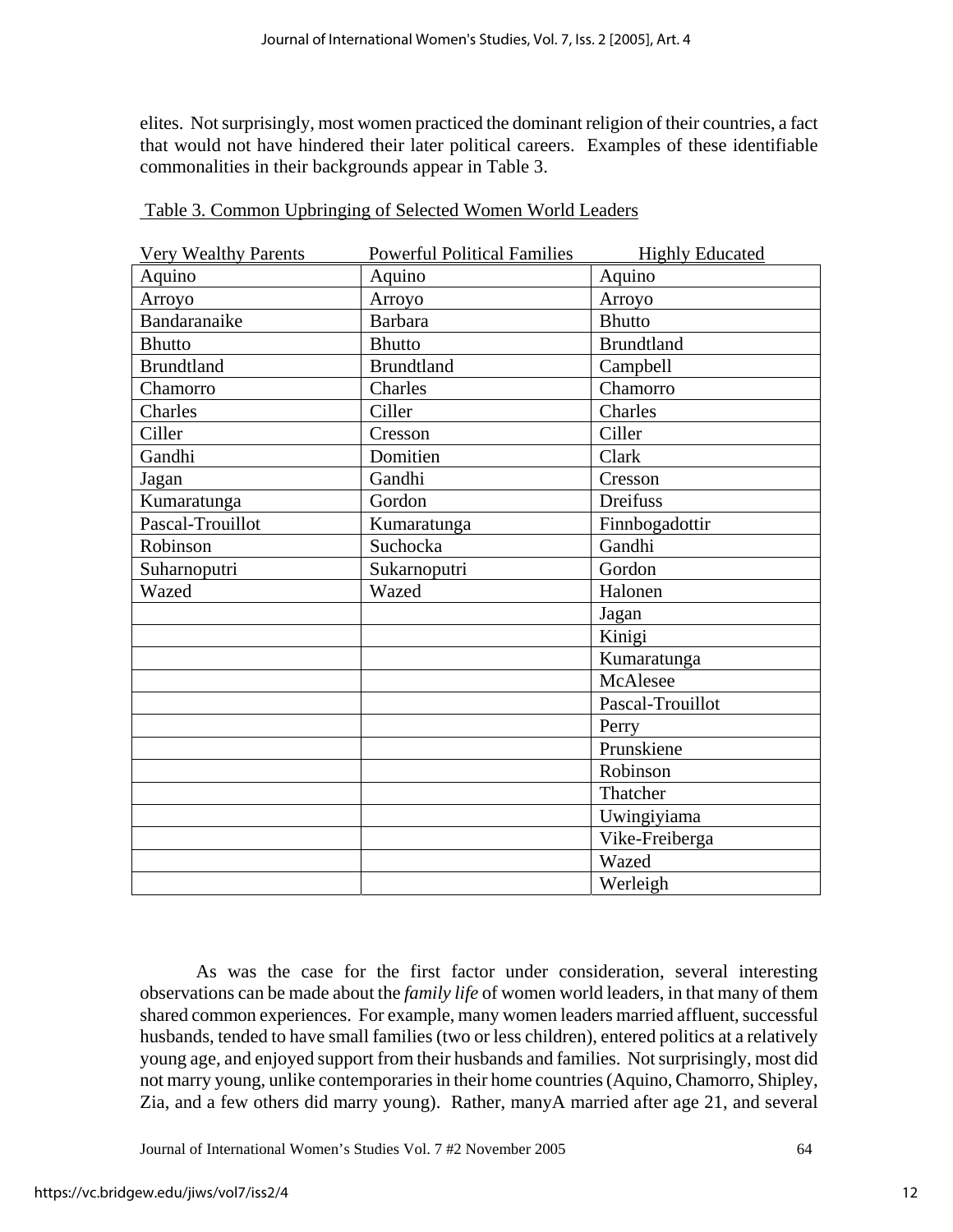married after age 21, and several married in their latter twenties or thirties. The challenges facing women in politics, especially executive politics at the highest level, are daunting, as noted in the literature. Given restrictive existing social mores about gender and family, it is thus surprising that a few women world leaders were divorced or single. This includes, for instance, Campbell, Dreifuss, Finnbogadottir, Gandhi (separated), Meir (separated), Pintasilgo, Prunskiene, Suchocka, and Suharnoputri. Table 4 lists the shared family experiences of women world leaders.

| <b>Married Prominent Spouse</b> | Few Children (2 or less) |
|---------------------------------|--------------------------|
| Aquino                          | Campbell                 |
| Bandaranaike                    | Chamorro                 |
| <b>Bhutto</b>                   | Ciller                   |
| <b>Brundtland</b>               | Dreifuss                 |
| Chamorro                        | Finnbogadottir           |
| Ciller                          | Gandhi                   |
| Cresson                         | Gordon                   |
| Jagan                           | Halonen                  |
| Kumaratunga                     | Jagan                    |
| McAlesee                        | Kumaratunga              |
| Pascal-Trouillot                | Meir                     |
| Peron                           | Moscoso                  |
| Perry                           | Pascal-Trouillot         |
| Thatcher                        | Shipley                  |
| Wazed                           | Suchocka                 |
|                                 | Thatcher                 |
|                                 | Vike-Freiberga           |
|                                 | Wazed                    |
|                                 | Zia                      |

| Table 4. Common Family Experiences of Selected Women World Leaders |
|--------------------------------------------------------------------|
|--------------------------------------------------------------------|

A number of noteworthy commonalities also exist for the *political careers* and experiences of women world leaders. For example, many eventual women world leaders came from political families where either their father or husband (and in a few instances their mother) were national leaders or leaders of opposition political movements. In the case of Chandrika Kumaratunga, both her father and mother were leaders. Tragically, in less developed countries, several of the fathers or husbands of women leaders were assassinated, including both Kumarantunga's parents and Sheikh Hasina Wazed's whole family.

Such family connections to the office exist for many women world leaders in both modern times and rulers from antiquity. The Russian Empress Alexandra, who ruled from 1915-1917, governed in her husband's absence when Nicholas II was away in battle, and was herself the daughter of Queen Victoria. In modern times, Benazir Bhutto, who twice headed Pakistan, a Muslim nation, was the daughter of the country's former leader. Educated at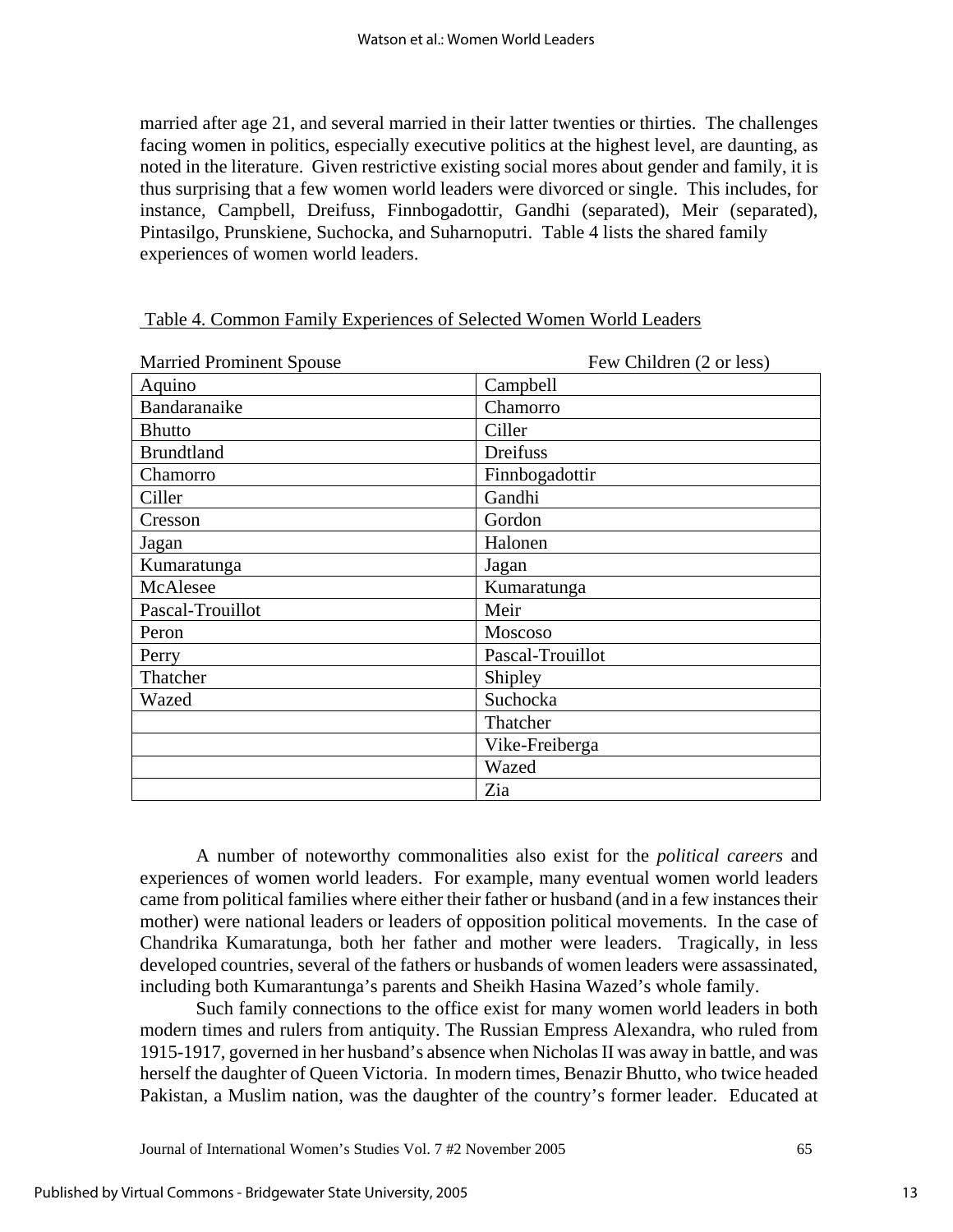Educated at Radcliffe and Oxford, she became the defacto leader of the political opposition after her father's assassination by General Zia ul-Haq. Similarly, Maria Corazon Aquino of the Philippines was the beneficiary of an elite western education, having attended schools in Philadelphia. When her husband, Benigno Aquino, opposed Filipino strongman Ferdinand Marcos he was imprisoned, exiled, and later assassinated upon his return to the Philippines. The widow Aquino was thrust into the role of opposition leader then campaigned successfully for the presidency. Megawati Sukarnoputri, who, at the time of this writing remains in power as president of Indonesia since 2001, is the daughter of Indonesia's first president. (Eklof, 1999)

In less developed countries, the women world leaders themselves often faced persecution, including Bhutto, Domitien, Peron, Gueiler, and others who were exiled or imprisoned. Prime Ministers Gandhi and Uwilingiyiama were themselves assassinated, President Pascal-Trouillot survived attempts on her life by assassination squads, and President Aquino faced seven unsuccessful coup attempts. Many of these eventual leaders showed great courage after the persecution of their loved ones to stand as opposition leaders, some of them at a relatively young age, others with little political experience. In general, both as a result of the tragic and dangerous events preceding their own ascent to power and perhaps due to the presence of great social and political upheaval that marked the years prior to and during their tenures in office, many women world leaders challenged regimes as either opposition or alternative candidates. This was the case for Aquino, Bhutto, Charles, Charmorro, Prunskiene, Uwilingiyimana, Zia, and others.

Several women world leaders were young (less than 35) when they were elected to their first political office or became active in political movements, while several others were relatively politically inexperienced when they either began their careers or gained power. The latter group tended, not surprisingly, to be spouses or daughters of assassinated or deposed leaders who lacked the usual political qualifications for office. For example, Aquino, Bandaranaike, Bhutto, Chamorro, Peron, Vike-Freiberga, Uwilingiyiama, and others had little or no political experience prior to assuming power. In general, there is little middle ground. Most of the women world leaders were either impressively credentialed B entering politics at a young age and enjoying distinguished careers B or were widows or daughters of assassinated or deposed leaders who rose to power through the tragic event and direct family ties to the office. Both of these types of future leaders, however, tended to share the experience of serving as leader of a political party or political movement prior to assuming power, often times an opposition party or movement. Table 5 lists selected examples of women world leaders who shared common political careers/experiences.

| <b>Entered Politics Young</b><br>Assassinated | Father/Husband Leader | Father/Husband |
|-----------------------------------------------|-----------------------|----------------|
| <b>Bhutto</b>                                 | Aquino                | Aquino         |
| <b>Brundtland</b>                             | Arroyo                | Bandaranaike   |
| Campbell                                      | <b>Bhutto</b>         | <b>Bhutto</b>  |
| Charles                                       | Chamorro              | Chamorro       |
| Clark                                         | Ciller                | Domitien       |
| Domitien                                      | Gordon                | Kumaratunga    |

## Table 5. Common Political Careers/Experiences of Selected Women World Leaders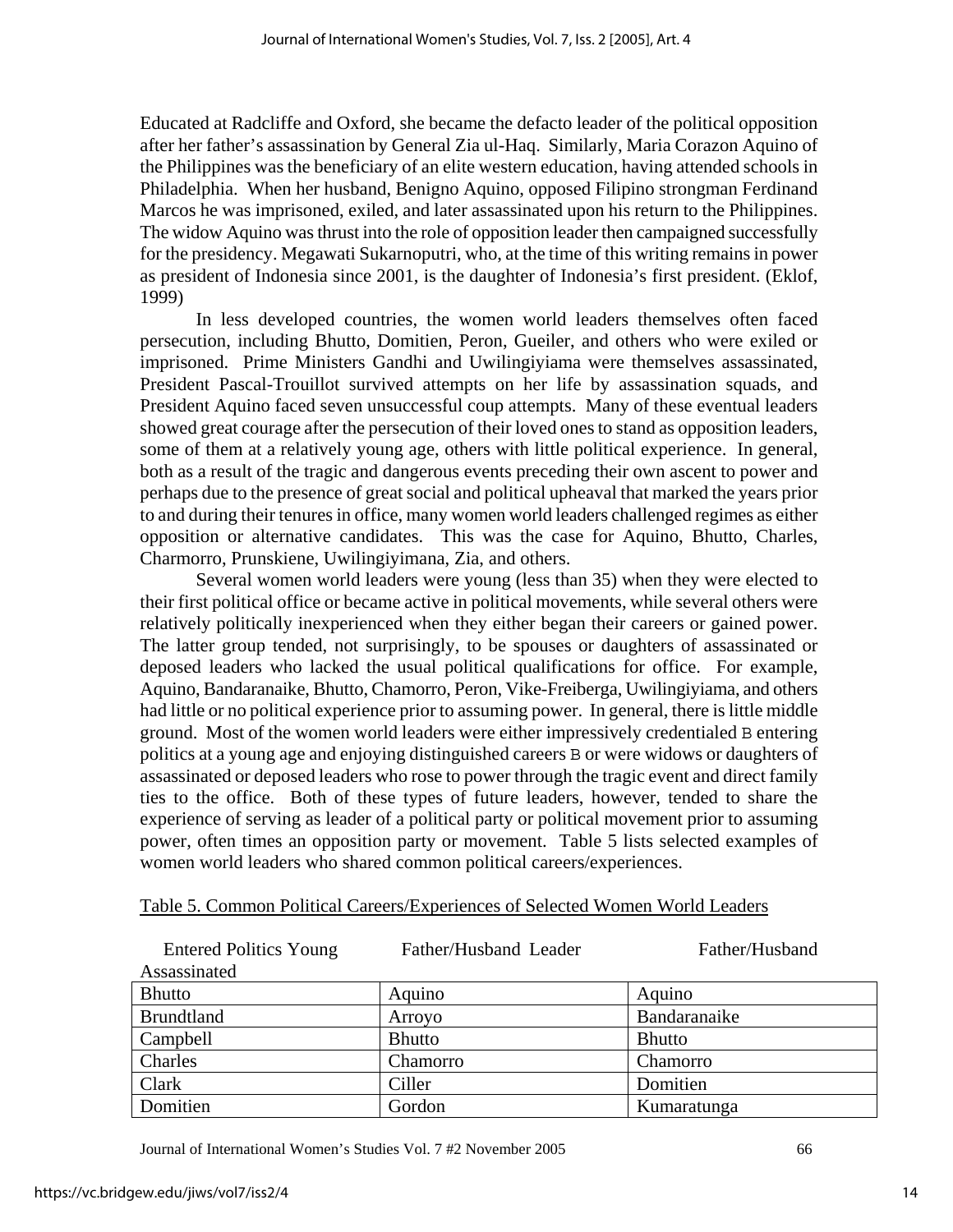| Dreifuss    | Kumarantunga | Uwilingiyiama |
|-------------|--------------|---------------|
| Gandhi      | Moscoso      | Wazed         |
| Halonen     | Peron        | Zia           |
| Kumaratunga | Sukarnoputri |               |
| Meir        | Wazed        |               |
| Robinson    | Zia          |               |
| Shipley     |              |               |
| Smith       |              |               |
| Suchocka    |              |               |
| Thatcher    |              |               |
| Wazed       |              |               |

| Social/Political Upheaval | Leftists          | Led               |
|---------------------------|-------------------|-------------------|
| Parties/Movemenets        |                   |                   |
| Aquino                    | Bandaranaike      | Aquino            |
| Arroyo                    | <b>Barbara</b>    | Bandaranaike      |
| <b>Bhutto</b>             | <b>Brundtland</b> | <b>Brundtland</b> |
| Chamorro                  | Clark             | Charles           |
| Charles                   | Cresson           | Cresson           |
| Ciller                    | Dreifuss          | Gandhi            |
| Domitien                  | Halonen           | Gueiler           |
| Gueiler                   | Jagan             | Jagan             |
| Kinigi                    | Kumaratunga       | Meir              |
| Meir                      | Pintasilgo        | Moscovo           |
| Pascal-Trouillot          | Prunskiene        | Smith             |
| Peron                     | Suchocka          | Thatcher          |
| Perry                     | Werleigh          | Wazed             |
| Prunskiene                |                   | Zia               |
| Suharnoputri              |                   |                   |
| Uwilingiyiama             |                   |                   |
| Werleigh                  |                   |                   |
| Zia                       |                   |                   |

In terms of the final factor *leadership* many women world leaders also share common experiences. Most were a youthful age 50 or younger when they became president or prime minister (one premier). Several women world leaders had very abbreviated political careers prior to serving as leader, with many rising from widowed spouse or opposition leader directly to the pinnacle of power. Also, several of them could be labeled as progressive reformers in office, supporting politically challenging social and political reforms.

Does gender matter in elected office or leadership? The literature suggests that, as is the case with existence of a gender gap in issue preference, women tend to pursue slightly different priorities than men: they support what has been termed women's issues such as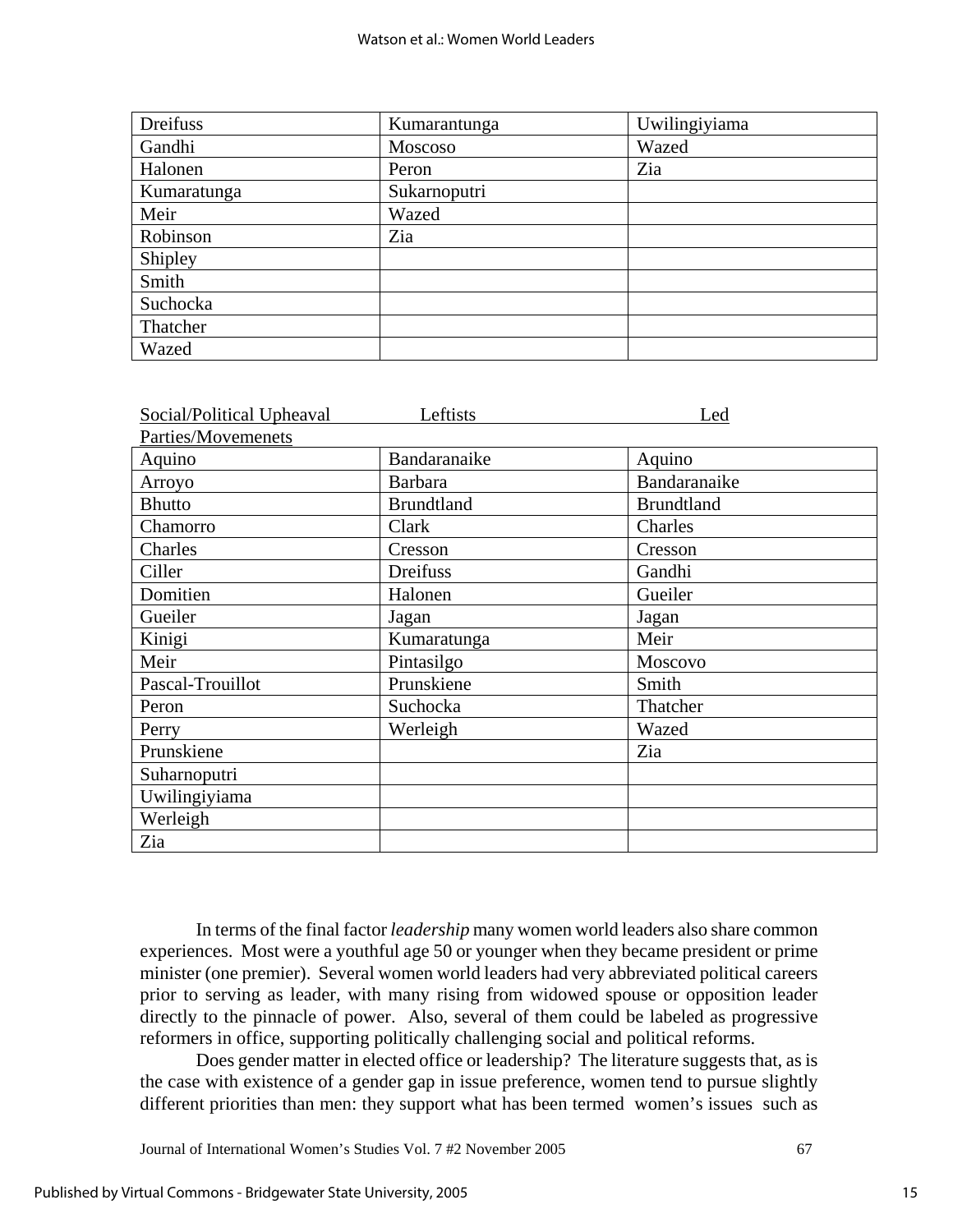health care, education, social welfare, and other nurture issues more so than force issues. (8) For instance, studies have found that bills on women's issues are more likely to pass if the composition of the legislative body has more women in it. (Carroll 1993) Unfortunately for many of the women world leaders, their tenures in office were short (2 years or less), with many being forced from office not by the voters but by coup or opposition from within their party. For example, Isabel Peron was deposed in a military coup in 1976, placed under house arrest for five years, and was ultimately sent into exile in 1981. So, it is hard to tell if they would have made a difference as opposed to their male opponent. Perhaps because of the short tenure in office or challenge of being a woman in power, few women world leaders can be said to have left behind a legacy of any note, other than to have been the first woman to lead their country (which is a feat in and of itself). But, others such as Bandaranaike, Brundtland, Gandhi, Meir, and Thatcher are considered leaders among their nations' leaders, irrespective of their sex. Table 6 lists the shared experiences for selected leaders.

| <b>Young Leaders</b> | <b>Short Tenure</b> | Brief Career*    | Reformers      | Forced From Office |
|----------------------|---------------------|------------------|----------------|--------------------|
| Bandaranaike         | Campbell            | Aquino           | Aquino         | <b>Bhutto</b>      |
| <b>Bhutto</b>        | Cresson             | Bandaranaike     | Bandaranaike   | Ciller             |
| <b>Brundtland</b>    | Dreifuss            | <b>Bhutto</b>    | <b>Barbara</b> | Cresson            |
| Campbell             | Domitien            | Chamorro         | <b>Bhutto</b>  | Domitien           |
| Ciller               | Gordon              | Kumaratunga      | Campbell       | Gandhi             |
| Clark                | Gueiler             | Pascal-Trouillot | Chamorro       | Gueiler            |
| Domitien             | Jagan               | Peron            | Charles        | Pascal-Trouillot   |
| Gandhi               | Kinigi              | Prunskiene       | Clark          | Peron              |
| Gordon               | Pascal-Trouillot    | Vike-Freiberga   | Dreifuss       | Smith              |
| Kinigi               | Peres               | Uwilingiyimana   | Halonen        | Uwilingiyiama      |
| Kumarantunga         | Peterson            |                  | Kinigi         | Zia                |
| McAleese             | Pintasilgo          |                  | Kumaratunga    |                    |
| Pascal-Trouillot     | Shipley             |                  | McAleese       |                    |
| Peron                | Suchocka            |                  | Perry          |                    |
| Perry                | Uwilingiyimana      |                  | Pintasilgo     |                    |
| Prunskiene           | Werleigh            |                  | Robinson       |                    |
| Robinson             |                     |                  | Uwilingiyiama  |                    |
| Shipley              |                     |                  | Wazed          |                    |
| Suchocka             |                     |                  | Werleigh       |                    |
| Uwilingiyimana       |                     |                  | Zia            |                    |
| Werleigh             |                     |                  |                |                    |
| Zia                  |                     |                  |                |                    |

| Table 6. Common Leadership Experiences of Selected Women World Leaders |
|------------------------------------------------------------------------|
|------------------------------------------------------------------------|

\*Prior to office

## **Gender-Based Challenges**

Women world leaders face a bewildering array of challenges and obstacles on account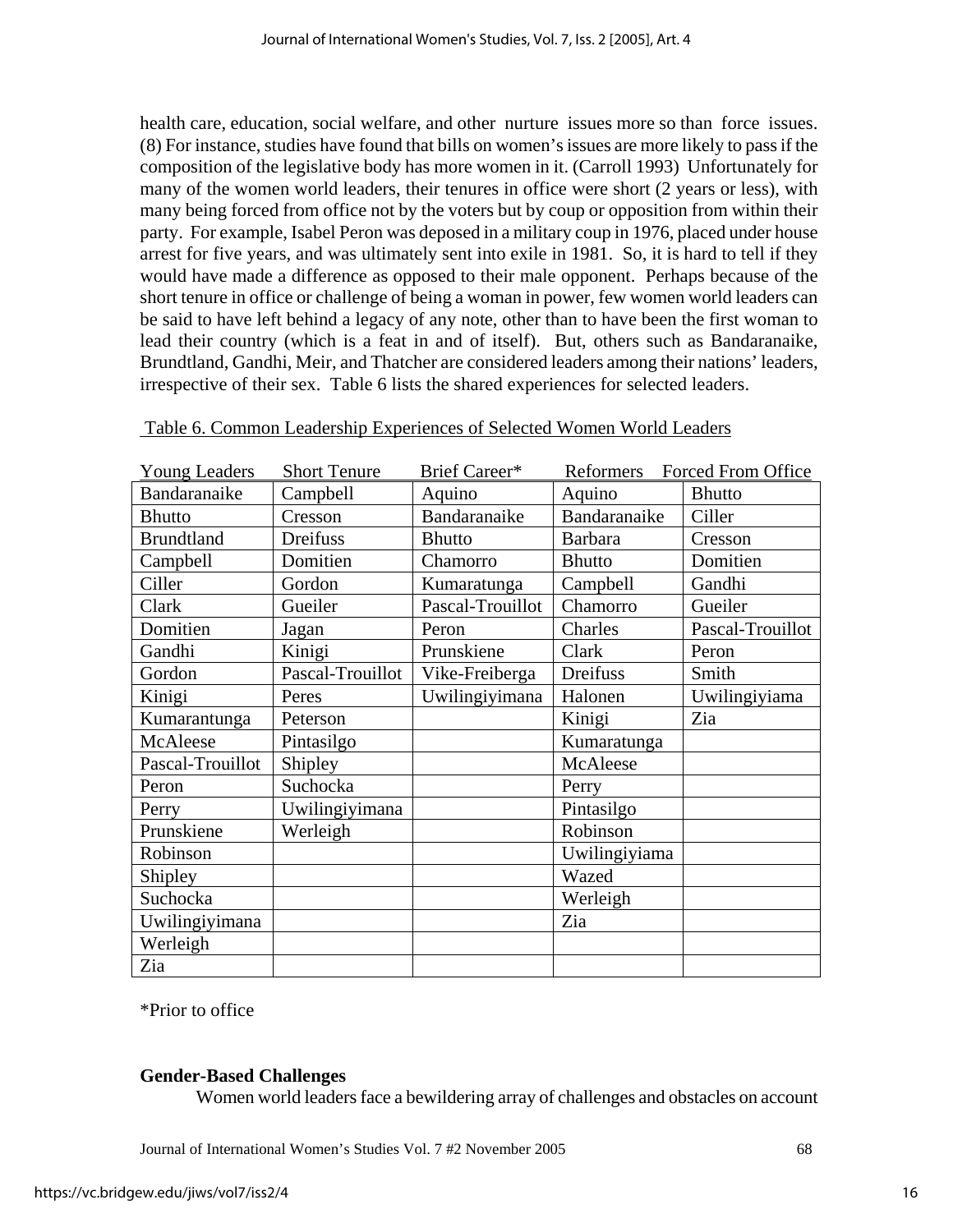account of their sex, as the literature has suggested. An examination of the general experiences of the 52 women world leaders in the modern era finds that nearly all of them faced a number of shared challenges on account of their sex. Some of the challenges they faced match the categories of barriers facing women forwarded by the scholarly literature (gender stereotypes; career choice and preparation; family demands; sex discrimination; and the political system). But, in general, three are not as problematic as is otherwise the case for women pursuing office, which might be a product of the uniqueness of the highest executive office, the powerful political families and direct family links the women leaders had to the nation's highest offices, or other factors.

One barrier identified in the literature is *family demands.* While the demands of family very well might have delayed their entrance into politics some women leaders were elected after their children were grown (an empty nest syndrome), many of the women world leaders had small families or no family (husband and children). Family was not as much of a factor for those elected as prime minister or president. On the contrary, it was, after all, the family connection which benefited many of them. Family wealth, notoriety, and political connections assisted their successful careers. Likewise, barriers from *career choice and preparation* were not the obstacle one might expect. It is true that several women leaders were homemakers/mothers, and only entered politics after their husband or father was assassinated or deposed. But, despite restrictive social mores, many of the women world leaders were extremely well educated and had ample opportunities available to them on account of their family's wealth and prominence, opportunities that would not be available for most women in their countries. For instance, some women leaders pursued careers in law, medicine, academia, finance/economics, and diplomacy. Career barriers would be expected to seriously limit women's successful pursuit of the highest office, but did not seriously hinder the women world leaders in this study.

The *political system* would seem to have been a mixed situation for women world leaders. Clearly, the lack of women serving in elected office, the lack of political party support for women, and other traits of the political system worked against nearly every woman leader. More women have served as prime minister than as president (27 versus 23), and two were premiers. Perhaps this is, in part, because it is less difficult for a woman to be elected in a parliamentary system to a seat and then rise to the position of party leader than it is in a presidential system for her to win a nation-wide election. As such, barriers in the system might be more prevalent in presidential systems. The phenomenon might also suggest that, if there is a more coalition-building, compromising approach to leadership practiced by women, such might serve them better in a parliamentary system with a strong party system than in a presidential race.

However, the first category of barriers facing women—*gender stereotypes*—was indeed prevalent in the experiences of women world leaders. Many, such as Benazir Bhutto, who served in a Muslim country where women are systematically disenfranchised, faced a harshly critical press and public response on account of her sex. The French press focused on Edith Cresson's clothing and often showed revealing photos of her legs when she would get out of a car wearing a dress or skirt. One television show even featured two puppets, one sexy and the other clearly not attractive. The latter happened to resemble Prime Minister Cresson. Similarly, Prime Minister Suchocka was criticized in the Polish press for her choices of color and clothing and the Canadian media devoted excessive, unnecessary attention to Kim Campbell's appearance, hairstyle, and clothing.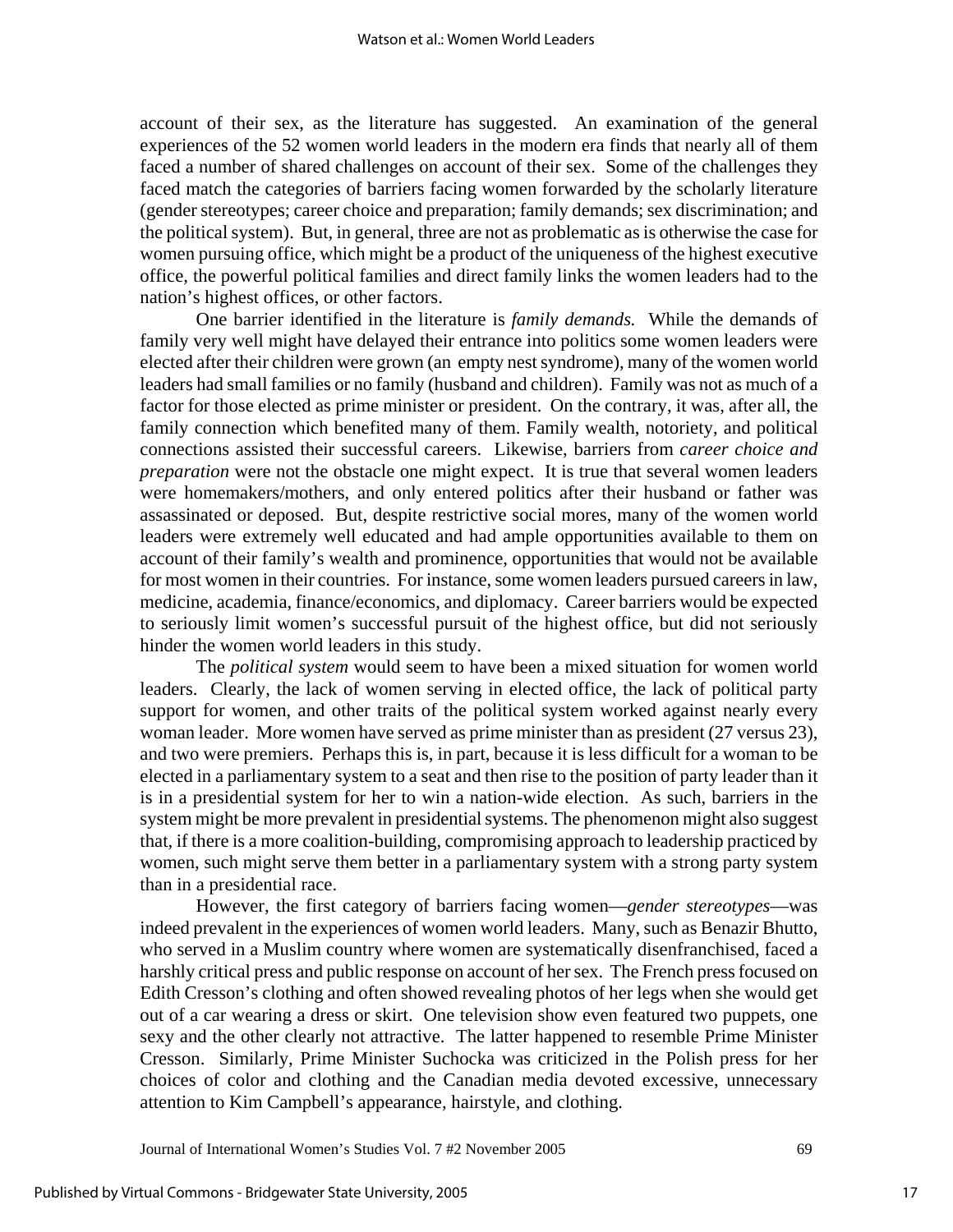Most women leaders experienced negative stereotypes associated with being a woman. Perhaps the most profound was that women could not lead the military. Many women leaders shared Corazon Aquino's difficulty in being taken seriously as a credible commander-in-chief. The public in the Philippines and throughout the world was unwilling to accept a woman in that role. Even Agathe Uwilingiyimana's background in science was something of a liability in that Rwandan society perceived this vocation inappropriate for a woman. Likewise, Uwilingiyimana had to move the date of her marriage up after she discovered she was pregnant out of wedlock for fear of reprisal from the strict social mores of her native country. The press and public had difficulty boxing several women world leaders into a preconceived image. This is evident in the *Boston Globe's* admission that Ireland's Robinson "is hard to label...She considers herself both a devout Roman Catholic... and a committed feminist." (9) Such instances of gender stereotypes have been a dominant part of the experiences of women leaders, at times blatant and at times subtle, as in the *Bermuda Sun's* description of Gordon as "... too emotionally attached to issues," a criticism that would most likely not have been used on a man or, in other circumstances, might be seen as an asset. (10)

The other barrier highlighted in the literature that proved to be true for women world leaders was *sex discrimination*. For example, Filipino strongman, Ferdinand Marcos, leveled gender-based attacks of "a woman's place is in the bedroom," a thinly veiled and degrading reference to the saying "a woman's place is in the home (or kitchen)." (11) Such comments reveal the reality of limited employment opportunities for women in much of the world. Likewise, Prime Minister Tansu Ciller regularly faced chants from her opponents of "Tansu, back to the kitchen," reflecting the second-class status women hold in Muslim nations such as Ciller's Turkey. (12) Women in both of these countries, and elsewhere, hold few positions of authority because of sex discrimination and the great inequality of condition and opportunity that exist in most of the world, thus criticisms that Ciller could not command majorities in the National Assembly reflected not only sexism but most likely the reality of leadership in such nations.

President Aquino felt the public's expectations for her were higher than for her male predecessors, therefore dealing her a two-sided challenge of higher expectations but lower respect. Most women leaders felt they were both being judged differently as leaders and treated differently during their careers on account of their sex. Campbell experienced this in a personal way when the strain of her successful career and political power proved too much for her husband, who divorced her. Dreifuss not only encountered challenges as a woman, but she was a non-traditional woman in many ways (she was unmarried and had no children) and she was the first Jewish president of Switzerland in a country where anti-Semitism is prevalent. Accordingly, she remained quiet on issues of religion and anti-Semitism in order to focus her political capital on gender equality. (13) On the other hand, Kumaratunga felt that the long history of women in politics in Sri Lanka limited the discrimination and opposition she faced. (14)

As to the question raised in the literature of whether gender matters, several women world leaders displayed what might conventionally be labeled a feminine approach to governing. Aquino's politeness and Bhutto's kindness were, however, seen as signs of weakness in high office. Prunskiene often remarked that her "female approach" to governing was an asset because women's respect for the legal process helped differentiate her from the pervasive "black market" problems in the old Soviet Union and its break-away republics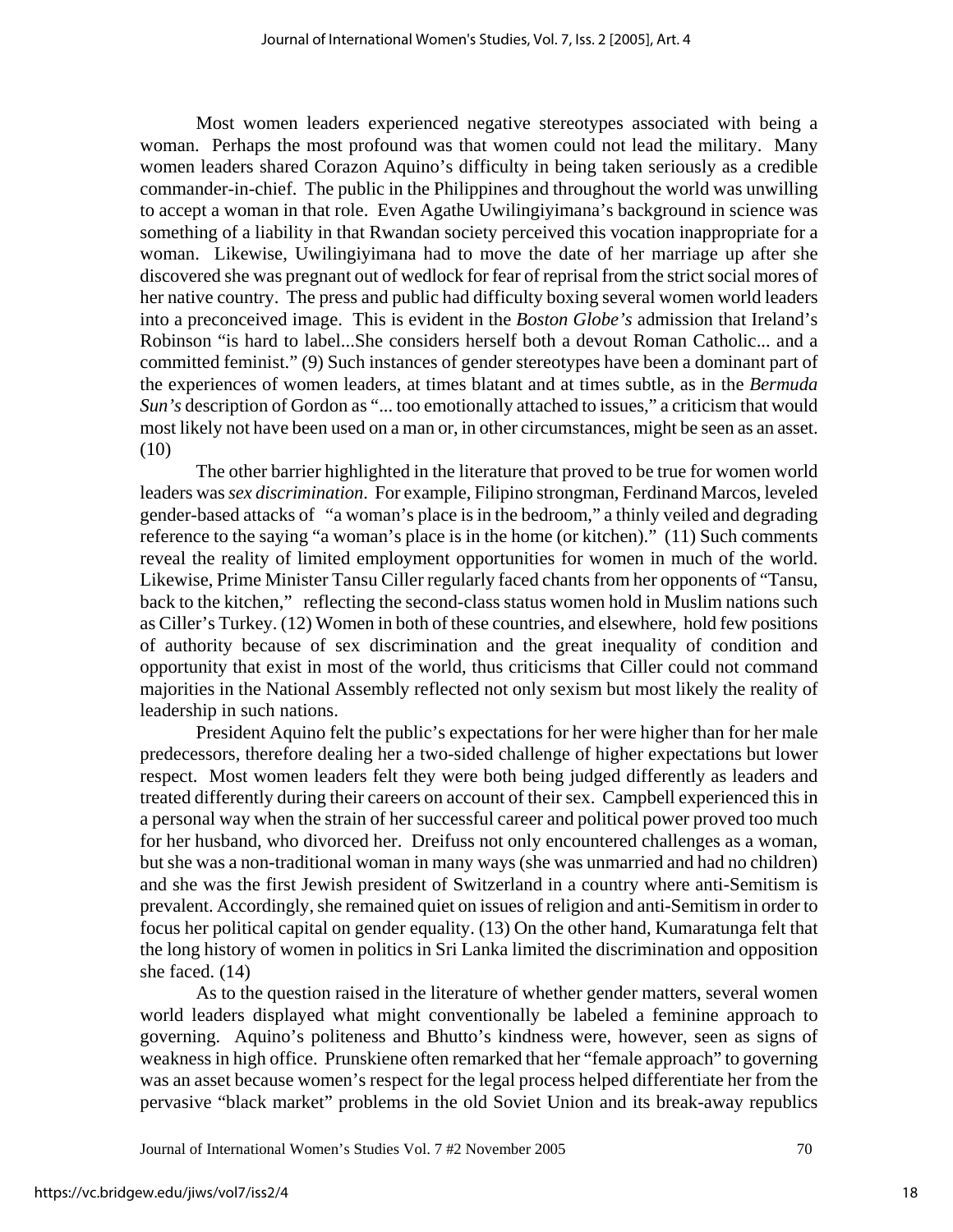associated with men. Also, she believed that because she was a woman she was more flexible in dealing with problems and better able to understand other perspectives. (15) Other women leaders practiced what is generally labeled a feminine approach to governance. Prime Minister Werleigh attributed her preference for a more "horizontal" approach to governing rather than the country's history with "top-down" autocracy to her sex, Aquino tried to lead a non-violent "people's power" campaign, Prunskiene's mantra was "unity" among competing parties, and Chamorro sought peace and reconciliation in ending the U.S.-backed Contra war, speaking not from prepared notes during her years as president but, she proudly noted, from her heart. (16)

President Perry even stated, in response to the bloodshed in her country, "We have tried the men for more than five years... The whole world is now convinced that the men have failed us." (17) Prime Minister Clark recorded an historic first in New Zealand politics by appointing a diverse Cabinet composed of 11 women and four Maori. (18) Perhaps gender does matter.

As noted in the literature, there appears to be some support for a gender gap in policy agendas among women world leaders. Prime Minister Bhutto pushed such programs as food aid for the poor, health care, and literacy, and released women who had been wrongly imprisoned under a system that oppressed women, while Prime Minister Werleigh supported educational improvements and literacy, and Prime Minister Wazed's agenda included a full array of programs from assistance for the poor, elderly, and widows to housing and antipoverty programs for the poor to racial harmony to international disarmament. (19) Prime Minister Robinson promoted legislation recognizing divorce, abortion, gay rights, and contraception in a Catholic country, and fought for the rights of women and the disabled, equal treatment of children born outside of marriage, and environmental protection. She was also an advocate for peace in Northern Ireland. (20) Indira Gandhi took the risk of promoting family planning in India, Ertha Pascal-Trouillot fought unsuccessfully for reforms to provide rights for women in Haiti, Begum Kahleda Zia was a champion of anti-poverty programs and economic opportunity, while bravely fighting corruption in Bangladesh. (21)

Indeed, many women leaders pursued agendas in line with the gender gap. Some women leaders were bold progressives: Brundtland and Halonen vigorously supported labor, environmental, healthcare, and a number of other progressive initiatives, while others were open about their strong support of feminism and were affiliated with numerous feminist organizations; Barbara headed several women's movements and organizations, Domitien led her country's national women's organization for independence, and Pintasilgo, author of numerous books on feminism, religion, and economics, was considered the leader of Portugal's feminist movement. (22)

#### **Conclusion**

The profiles of women world leaders in the modern era reveal several interesting commonalities. Not all female leaders shared all of these commonalities, of course. But, a surprising number of them shared, for example, similar upbringings, socioeconomic status, and career paths to leadership. This was true for both women presidents and women prime ministers. Indeed, the finding of so many shared experiences defines much of this study. One would expect, however, a wider range of experiences in the future as women make further progress in gaining national office and as more nations enter the community of those governed by a woman. For instance, we predict that one will see more women rising to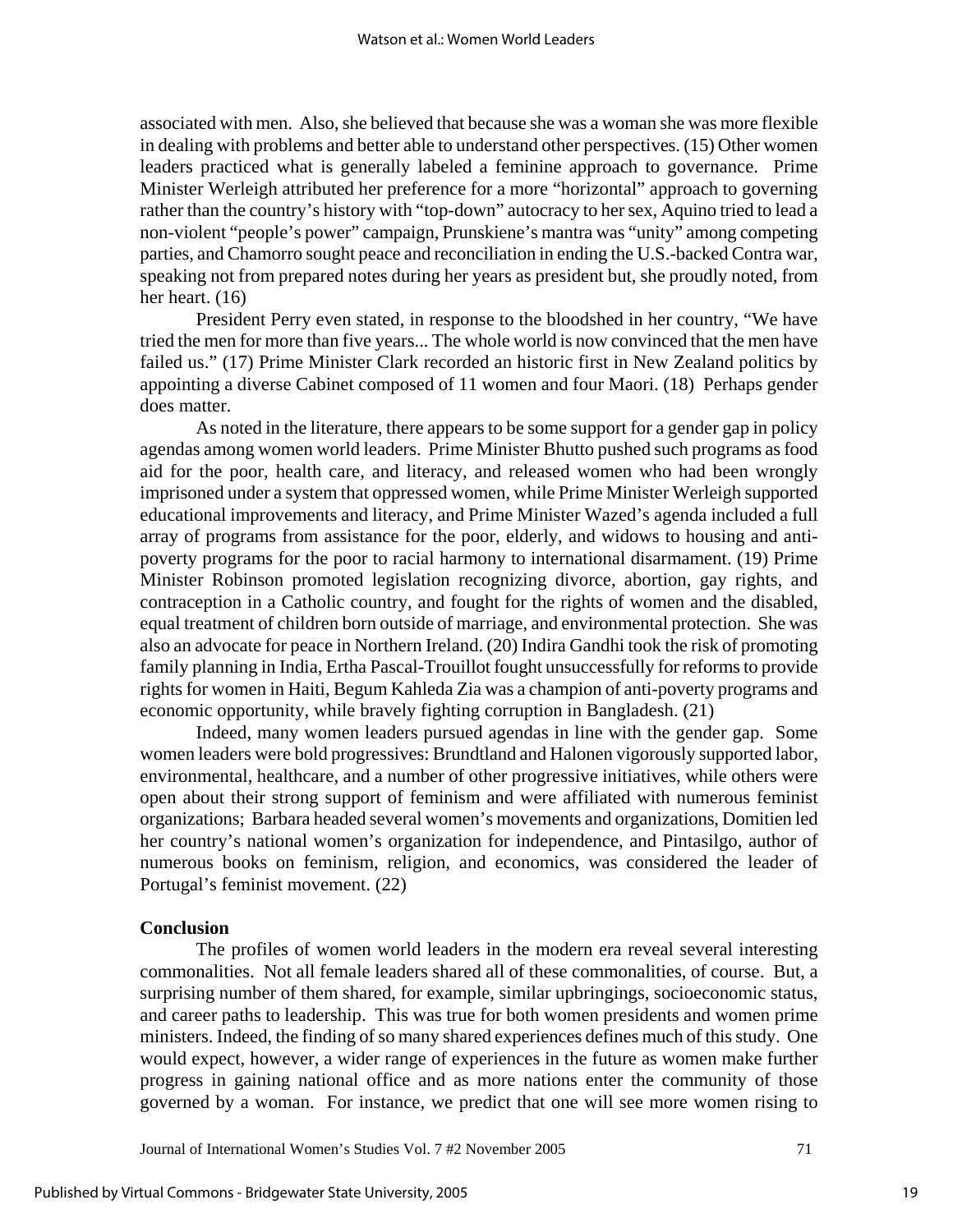power on their own merits and through more "traditional" paths to high office, as opposed to ascension because of tragic assassinations and direct family ties which was the case for several current and previous women world leaders.

There is a little variation in the experiences of women world leaders. As such, a lesson of this study is to caution against any assumption of a uniform or generic view of women world leaders. As was pointed out earlier, not all were from wealthy, prominent families. Some rose from meager means, others were conservatives and bucked the trend of supporting a progressive "women's agenda." Examples of the latter include Margaret Thatcher, who was a war-time leader who aligned herself closely to President Ronald Reagan, Jenny Shipley, who was a conservative tax-cutter who reduced social welfare programs and enjoyed the national joke that she was "the toughest man in the Cabinet," and Mary Eugenia Charles was a free-market reformer who supported U.S. anti-communist policy in the Caribbean. (23) We would benefit from further research that explores the struggles unique to women world leaders from humble origins, comparing their struggles to those of male world leaders who came from modest means. Likewise, it would be of interest to examine the dynamic of political ideology in terms of any challenges faced by progressive women that might not have been experienced by conservative women leaders.

Although many women leaders appear to have benefited from direct family ties to the high office, there are several examples of tragic assassinations of a father or husband political leader that predated the women world leader's rise to power. Also, several women served during a time of social and political strife, which appears to have facilitated their "opposition" or "alternative" campaign. Such factors are not meant to take anything away from the impressive accomplishments of some of the women world leaders. However, further research should examine whether women could have made as much progress had their not been a national tragedy or crisis. Relatedly, the very same conditions of instability that made possible their rise appear to have contributed to the short tenures and lack of substantive policy legacies of several of the women world leaders. Further research is needed on the specific political crises that impacted the matter, and we predict that more women will rise to power in "normal" times and under more conventional conditions.

On a less scholarly note, women interested in pursuing careers in public life should find inspiration from the stories of several of the women who headed their governments. Mary McAleese, one of the longest serving women ever to head a nation and, at the time of this writing, the president of Ireland since 1997, defeated not only her male rivals but a field of five female candidates to win office, doing so while the mother of three teenage children. McAleese rose from humble means, earned a law degree and taught as a professor at Trinity College in Dublin and journalist for the national broadcasting network prior to her remarkable political career. (24) Consider also Corazon Aquino, who was honored as *Time* magazine's "Woman of the Year" and was the recipient of the Eleanor Roosevelt Human Rights Award, the UN Silver Medal, and the Canadian International Prize for Freedom. Benazir Bhutto received the Bruno Kreisty Human Rights Award and was named to *Time's* "100 most Powerful Women" list and Violetta Chamorro, who inherited a war-torn, devastated country, revitalized its economy and became known as the "Mother of Nicaragua" and won the Path to Peace Award. Golda Meir saw her nation through numerous national security crises and for her courage became one of the most respected women in both Israel and the United States. At great risk to her personal security, Kazimiera Prunskiene assumed the helm of Lithuania's fledgling government only six days after independence from the Soviet Union, and while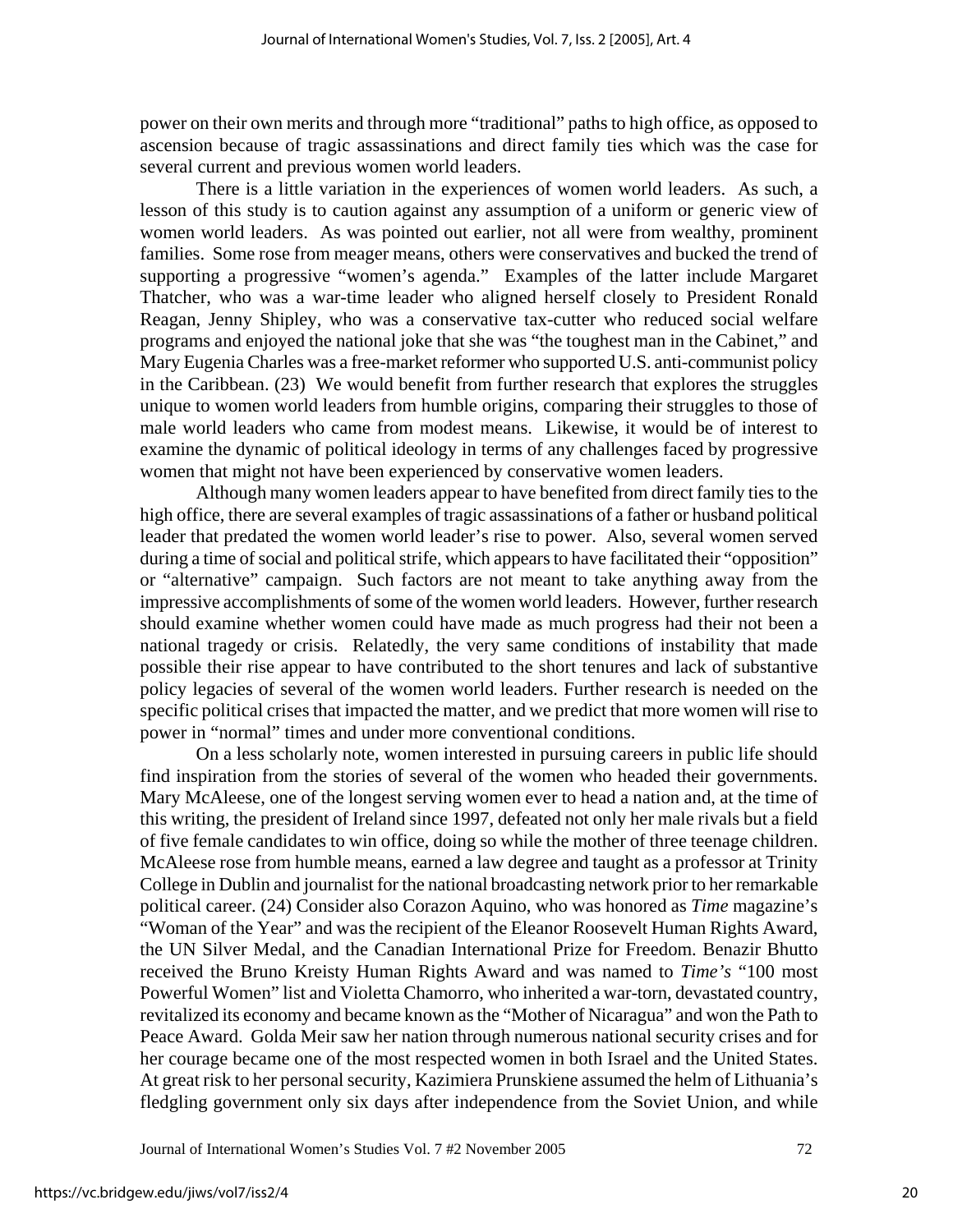from the Soviet Union, and while Gorbachev and Soviet hardliners opposed the recognition of Lithuania's independence and did not rule out military force to quell the independence movement. Indira Gandhi acted boldly in order, she believed, to save her nation by declaring a state of emergency, cracking down on civil liberties and political opposition, all the while extending herself extraordinary powers.

It is also clear that women's leadership is an international phenomenon. Numerous nations and all regions of the world are represented by women in high office, some more than others, including many less developed nations where women face inequalities due to their sex. Further research is needed on women world leaders. We believe it might be worthwhile to consider the oratory skills of women leaders, their charisma, and other personal and political traits associated with successful leadership. Relatedly, it would be beneficial to our understanding of women world leaders to further examine their relationship with their militaries, including those who governed during times of war and national security crises. Further attention should also be devoted to the short tenures in office and relative lack of substantive policy legacies by many of the women world leaders. We suggest exploring these occurrences not just as byproducts of sexism but within the context of the turmoil and crisis that generally corresponded to many of the women world leaders' rule. Moreover, it will be beneficial to compare these trailblazing experiences with the experiences of the second, third, and so on, women to serve as leader in a particular country, as the uniqueness of women's leadership becomes less of a defining characteristic.

This study highlighted the array of challenges that have faced women world leaders as well as the many shared political experiences, existing national turmoil, and family backgrounds that have defined women who have governed, suggesting that perhaps such advantages have helped women to attain office while overcoming the many sexist and structural barriers to women in high office. At the same time, the study highlighted the extraordinary accomplishments, both during their education, upbringing, and early careers as well as their tenures in high office, of several of the women who governed.

#### **Notes**

1. For a discussion of the strengths and weaknesses of ranking leaders, see a special issue of *White House Studies*, Volume 3, Number 1, 2003 guest edited by Meena Bose and Mark Landis which examines the practice in great detail.

2. For a further discussion, see Genovese, 1993 and Thomas and Wilcox, 1998.

3. See the Social Capital Benchmark Survey, The Saguaro Seminar on Civic Engagement in America, John F. Kennedy School of Government at Harvard University (2000), <http://www.ropercenter.uconn.edu>

4. See, for instance, the many Gallup polls on the topic of women and leadership/presidency at www.gallup.com, The White House Project polls at www.womensleadershipfund.org or www.thewhitehouseproject.org.

5. "American opinion," *The Wall Street Journal*, June 22, 2000, p. A9.

6. The 2000 Virginia Slims/Roper Starch Worldwide Poll.

7. "Vaira Vike-Freiberga." *Current Leaders of Nations*. Gale Group, 1999. Reproduced in *Biography Resource Center*. Farmington Hills, Mich. The Gale Group, 2004. <http://galenet.galegroup.com/servlet/biorc>; "Latvia Woman is President." *The New York Times*. 18 June 1999: p. A15.

8. See "The Gender Gap," Center for the American Woman and Politics Fact Sheet, Eagleton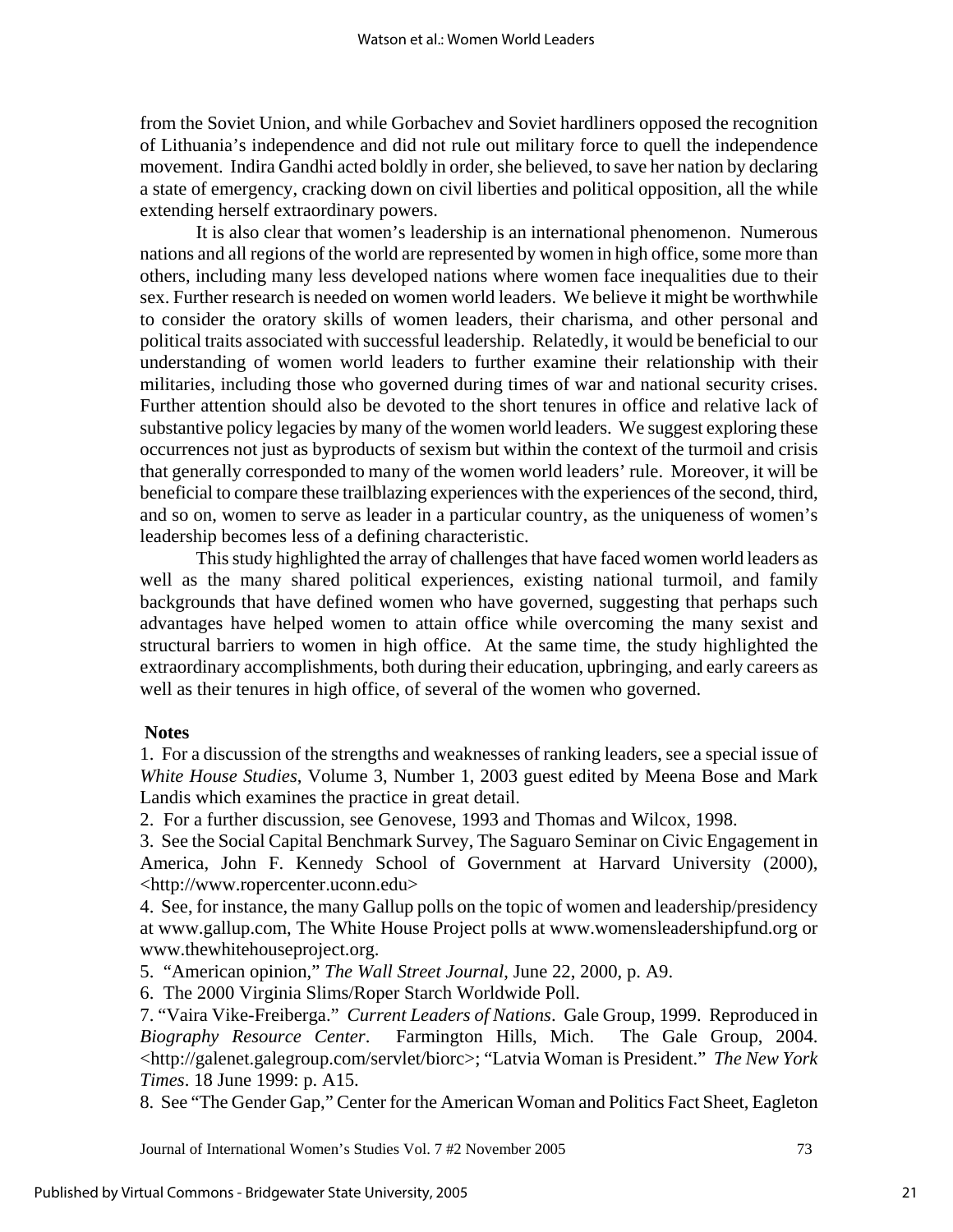Eagleton Institute at Rutgers University, July 1996.

9. Ibid.

10. "Bermuda Premier Survives Leadership Challenge." *CNN.com*. 3 November 2000. <http://womenshistory.about.com/gi/dynamic/offsite.htm?site> accessed 22 July 2004; McWilliam, Tony. "Gordon Becomes Bermuda's Premier." *The Bermuda Sun*, 27 March 1997. <http://www.bermudasun.org/issues/mar27>97/newpremier.html> accessed 8 July 2004; "Pamela Gordon." *Contemporary Black Biography*, Vol. 17. Gale Research, 1998. Reproduced in *Biography Resource Center*. Farmington Hills, Mich.: The Gale Group, 2004. <http://galenet.galegroup.com/servlet/biorc>

11. Laura Liswood, *Women World Leaders*, p. 5.

12. Ibid.

13. "Ruth Dreifuss." *Current Leaders of Nations*. Gale Group, 1999. Reproduced in *Biography Resource Center*. Farmington Hills, Mich.: Gale Group, 2004. <http://galenet.galegroup.com/servlet/biorc>; "Ruth Dreifuss: President of Switzerland." *Women Leaders and Transformation in Developing Countries*, 2001. <http://people.brandeis.edu/~dwilliam/profiles/dreifuss.htm> accessed 2 August 2004.

14. "President Kumaratunga." The Official Website of the Government of Sri Lanka. 20 November 2003. <http://www.priu.gov.lk/execpres/cbk.html> accessed 12 July 2004; "Profile: Chandrika Kumaratunga." BBC News: UK Edition. 3 April 2004. <http://news.bbc.co.uk/1/hi/world/south\_asia/3239821.stm> accessed 10 July 2004.

15. Lieven, Anatol. "No Russian Spoken Here." *The New York Times*. 16 July 1999: p. A19. 16. See "Interview with Claudette Werleigh." Haiti Briefing, Vol. 31, 11 pars., December 1998. <http://haitisupport.gn.apc.org/31b.html#iw> accessed 10 July 2004; see also AFemale Presidents.@ *Worldwide Guide to Women in Leadership*. 7 July 2004. <http://www.guide2womenleaders.com/president.htm> accessed 23 July 2004; see *Current Leaders of Nations*. Gale Group, 1999. Reproduced in *Biography Resource Center*. Farmington Hills, Mich.: Gale Group, 2004. <http://galenet.galegroup.com/servlet/biorc>; see *Encyclopedia of World Biography Supplement*, Vol. 18. Gale Research, 1998. Reproduced in *Biography Resource Center*. Farmington Hills, Mich. The Gale Group, 2004. <http://galenet.galegroup.com/servlet/biorc>

17. French, Howard W. "In Liberia, Life Returns to a Grim Normalcy." *The New York Times*, 21 August 1996: p. A8.; Ruth Perry. *Contemporary Black Biography*, Vol. 15. Gale Research, 1997. Reproduced in *Biography Resource Center*. Farmington Hills, Mich.: The Gale Group, 2004. <http://galenet.galegroup.com/servlet/biorc>; "New Interim Leader is Chosen for Liberia." *The New York Times*. 19 August 1996: p. A4. Ruth Sando Perry. Leadership Bank. 22 July 2004.

<http://www.fasngo.org/en/presentation/leadbank/people/perry.htm>

18. "After 9 Years, New Zealand Spurns Right." *The New York Times*. 28 November 1999: p. 8; "Prime Ministers of New Zealand." Office of the Prime Minister of New Zealand, 1999- 2003. <http://www.primeminister.govt.nz/oldpms/1997-99shipley.html> accessed 2 August 2004.

19. "Sheikh Hasina Biography." Bangladesh Awami League. 2004. <http://www.albd.org/president/president.htm> accessed 22 July 2004; "Interview with Claudette Werleigh." Haiti Briefing, Vol. 31, 11pars., December 1998. <http://haitisupport.gn.apc.org/31b.html#iw> accessed 10 July 2004.

20. "Aras an Uachtarain." <http://www.gov.ie/aras/biographies.htm> accessed 2 July 2004.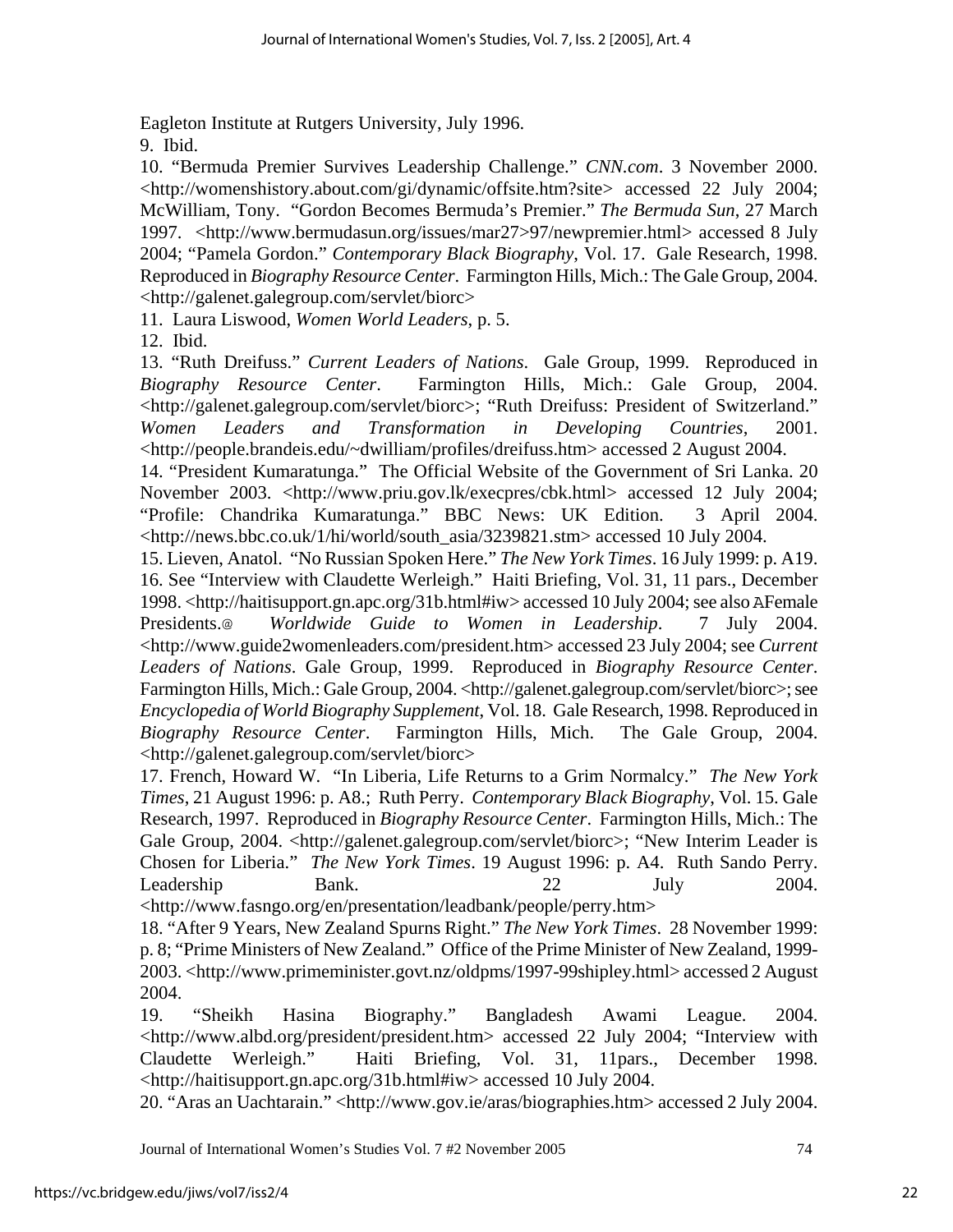21.See "Female Presidents." *Worldwide Guide to Women in Leadership*. 7 July 2004. <http://www.guide2womenleaders.com/president.htm> accessed 23 July 2004; see *Current Leaders of Nations*. Gale Group, 1999. Reproduced in *Biography Resource Center*. Farmington Hills, Mich.: Gale Group, 2004. <http://galenet.galegroup.com/servlet/biorc>; see *Encyclopedia of World Biography Supplement*, Vol. 18. Gale Research, 1998. Reproduced in *Biography Resource Center*. Farmington Hills, Mich. The Gale Group, 2004. <http://galenet.galegroup.com/servlet/biorc>; "World Leaders." IranDokht, 2002. <http://www.irandokht.com/womenfactsheet/> accessed 22 July 2004.

22. Ibid. and "Tarja Halonen." Biography Resource Center Online. Gale Group, 2000. Reproduced in *Biography Resource Center*. Farmington Hills, Mich.: The Gale Group, 2004. <http://galenet.galegroup.com/servlet/biorc>; "Halonen, Tarja Kaarina." <http://www.tpk.fi/eng/persons/thcv.html> accessed 7 July 2004; "The President of the Republic of Finland." Office of the President of Finland, 2002. <http://www.presidentti.fi/english/> accessed 11 July 2004.

23. "Foe of Welfare State to Lead New Zealand." *The New York Times*. 9 December 1997: p. 5; "Jenny Shipley." *Current Leaders of Nations*. Gale Research, 1998. Reproduced in *Biography Resource Center*. Farmington Hills, Mich.: The Gale Group, 2004. <http://galenet.galegroup.com/servlet/biorc>

24. "A Profile of Mary McAleese." *Change Magazine*. 19 February 2003. <http://www.mra.org.uk/fac/aug2000/profile2.html>

#### **Sources**

- Alexander, John T. *Catherine the Great: Life and Legend*. New York: Oxford University Press, 1989.
- Barber, James David. *Presidential Character: Predicting Performance in the White House*, 4<sup>th</sup> ed. Prentice Hall, 1992.
- Carroll, Susan J., Debra L. Dodson, and Ruth B. Mandell. *The Impact of Women in Public Office*. New Brunswick, NJ: Cebnter for American Woman and Politics, 1991, 11-13.
- Chauveau, Michael. *Cleopatra: Beyond the Myth*. Ithaca, NY: Cornell University Press, 2002.
- Chauveau, Michael. *Egypt in the Age of Cleopatra*. Ithaca, NY: Cornell University Press, 1997.
- Clift, Eleanor and Tom Brazaitis. *Madam President: Shattering the Last Glass Ceiling*. Scribner, 2000.
- Council of Women World Leaders. Cambridge, Mass., Harvard University. <http://www.womenworldleaders.org>
- Delli Carpini, Michael X., and Scott Keeter. "The Gender Gap in Political Knowledge," *Public Perspectives* 3 (1992): 23-26.
- DeVries, Kelly. *Joan of Arc: A Military Leader*. Gloucestershire, UK: Sutton Publishing, 1999.
- Eklof, Stefan. "Megamania!" *Inside Indonesia*, 1999. <http://www.insideindonesia.org/edit57/pdi.htm> accessed 14 July 2004.
- Felder, Deborah G. *The 100 Most Influential Women of All Time: A Ranking of Past and Present*. New York, NY: Citadel Press, 1996.